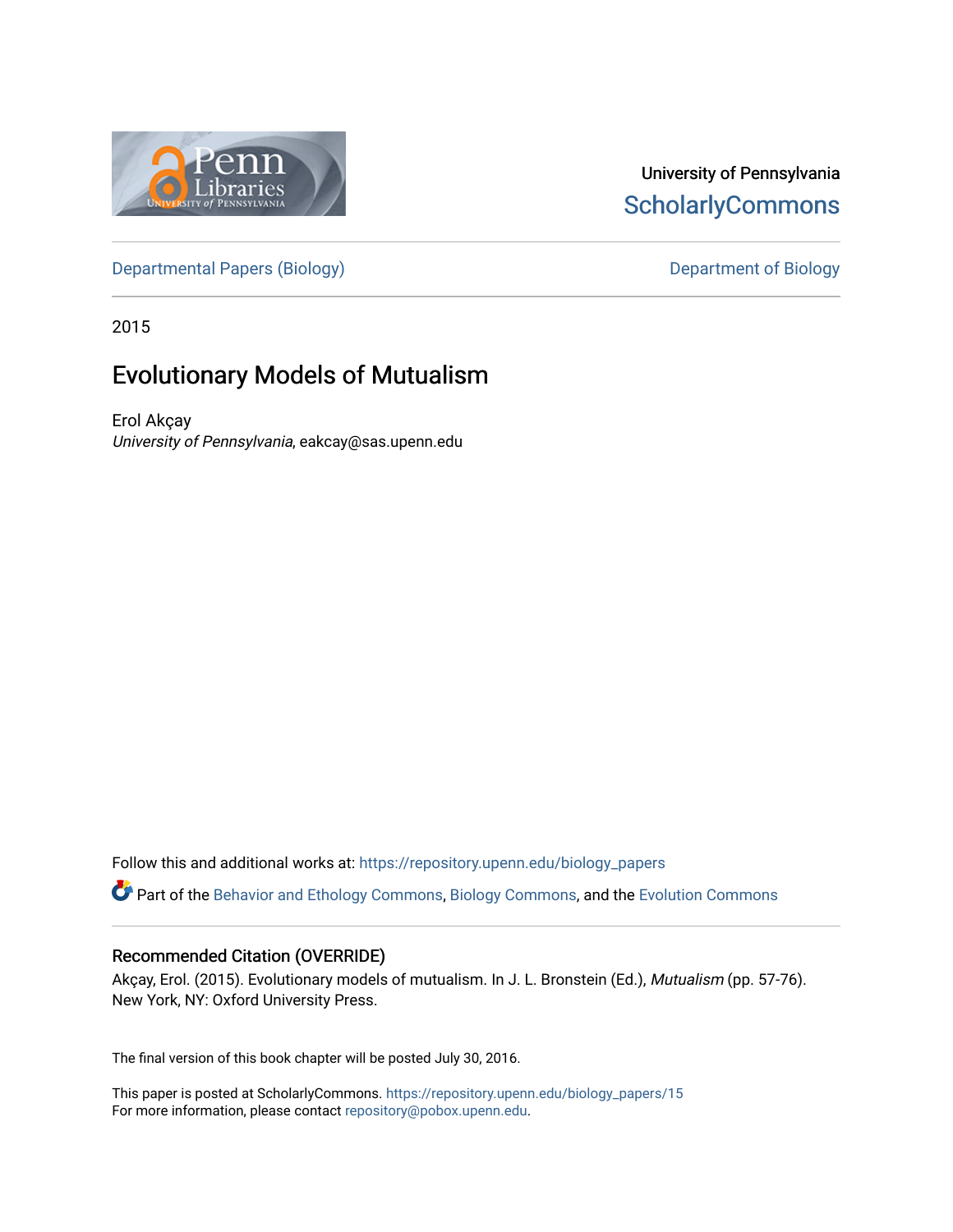## Evolutionary Models of Mutualism

#### Disciplines

Behavior and Ethology | Biology | Ecology and Evolutionary Biology | Evolution

#### **Comments**

The final version of this book chapter will be posted July 30, 2016.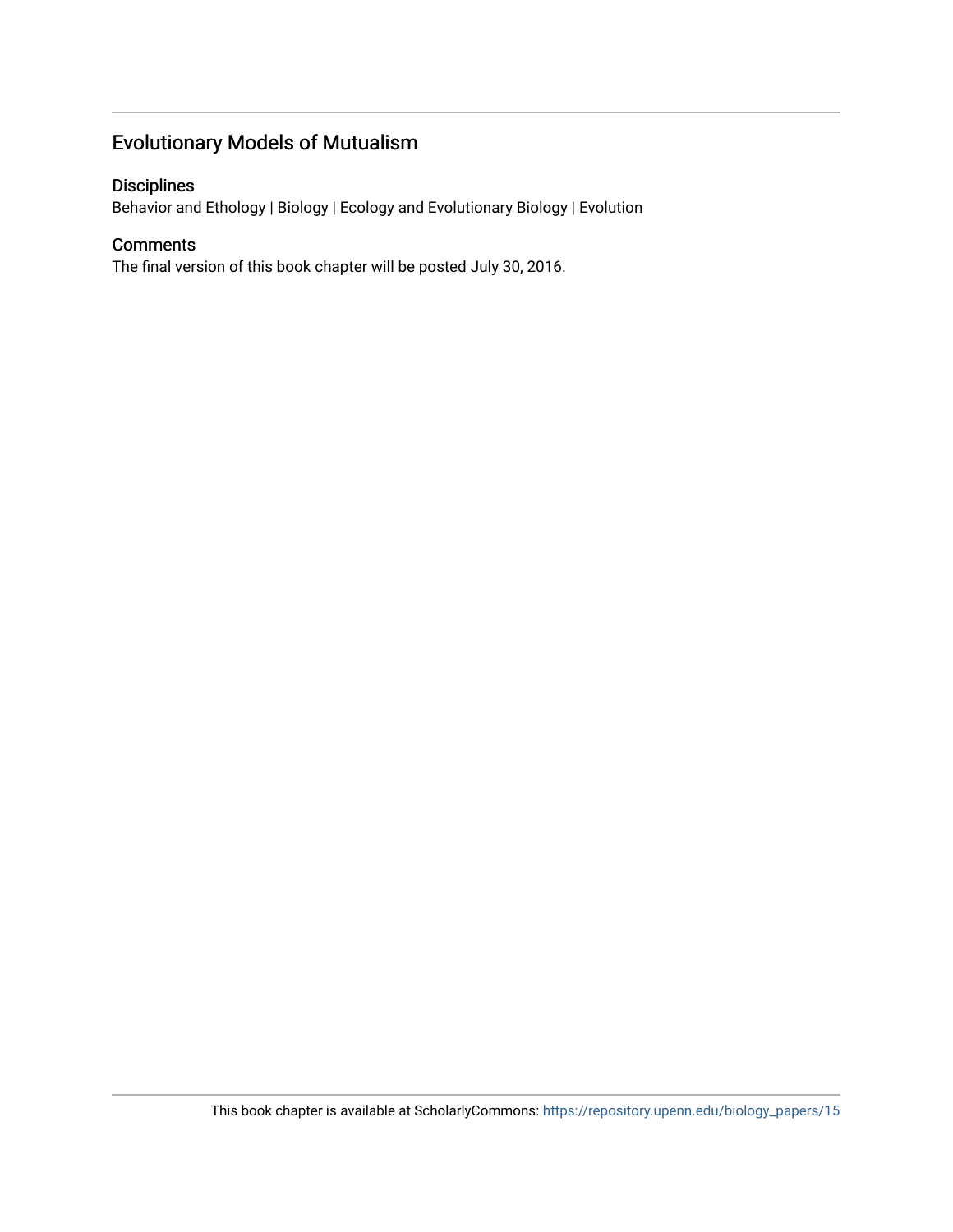# Evolutionary models of mutualism\*

Erol Akçay

*Department of Biology, University of Pennsylvania*

Mutualisms are among the most important ecological interactions, yet disciplinary folklore holds that they were long neglected in favor of competition and prey-predator interactions. Fortunately, this situation changed dramatically in the last three decades and the evolutionary theory of mutualisms has been attracting increasing interest. As a result, we now have a large enough collection of evolutionary models of mutualisms to warrant its own survey. Most of the present chapter focuses on the question that has been the dominant one in mutualism theory: how cooperation between species can evolve and be maintained through natural selection.

In many mutualisms, helping an individual of the partner species (e.g., providing protection, housing or nutrients) is costly, i.e., all else being equal, it decreases the fitness of the individual providing it. Such costly helping behaviors (or phenotypes) are termed investments. Mutualisms based on investments are liable to be taken over by what are generally called cheaters (see Chapter 7): individuals that enjoy the benefit from the mutualism, but do not provide any benefits in return. An example would be a plant-ant that feeds on the extra-floral nectaries of its host tree, but does not provide any protection in return (see Box 7.1 and Chapter 10). In the absence of a means to control cheating, trees hosting such ants would get selected to reduce the amount of extra-floral nectar they produce, until cooperation disappears (or remains at vestigial levels). Many evolutionary models of mutualisms are concerned with how mutualisms can persist in the face of cheaters, or equivalently, how mutualistic interactions resolve the inherent conflicts of interests between species. Accordingly, most of this chapter will deal with the modeling approaches used in this effort.

The twin goals of this chapter are to provide an overview of the rich theory of mutualism evolution as well as an introduction to the mathematical methods used in it. These methods are diverse, from adaptive dynamics to quantitative genetics, and a whole host of diverse approaches inspired by economics. Many of the modeling approaches in mutualism theory parallel those that deal with cooperation within species, which is hardly surprising given the conceptual closeness of the questions and the fact that many theorists contribute to both literatures. Yet, there are also some differences in emphasis. Although selection in structured populations (i.e., kin- or multi-level selection) is the dominant explanation for within-species cooperation, its action in mutualisms is much less studied (see section 4.2). Conversely, mutualism theory puts a lot more emphasis on flexible investment phenotypes (e.g., sanctions, partner choice; see section 4.4) than within-species theory. On balance, there is scope for much better integration of within- and between-species cooperation theories and modeling approaches.

<sup>\*</sup>This is the draft of a chapter that has been accepted for publication by Oxford University Press in the forthcoming book Mutualism, edited by Judith Bronstein, due for publication in 2015.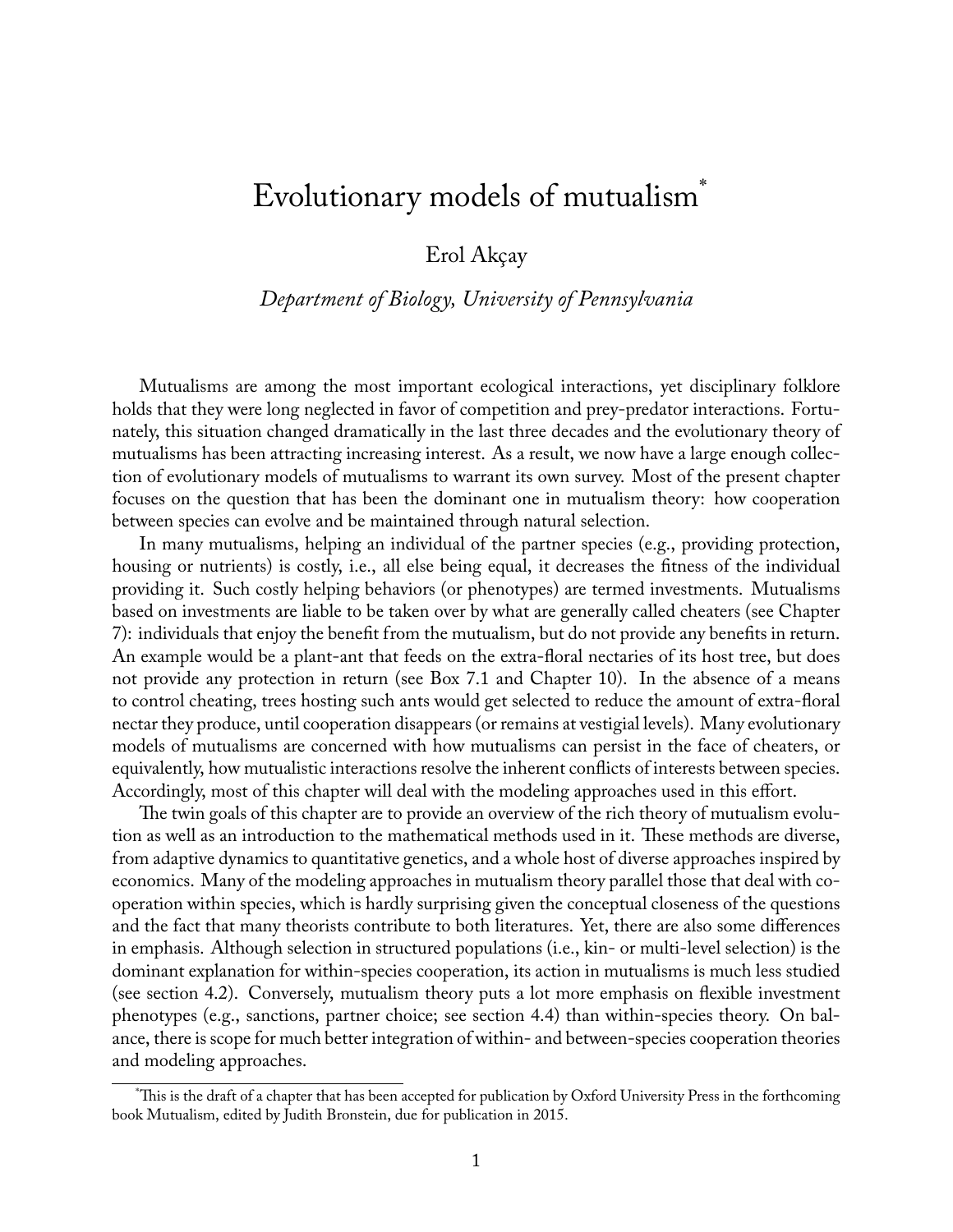I organized the chapter around the biological concepts, discussing the relevant modeling methods in due order. The first four sections, making up the bulk of the chapter are devoted to the different biological mechanisms that can resolve the cheater problem. Section 4.5 discusses the evolution of diversity and section 4.6 some of the exciting future directions for mutualism theory.

## **4.1 Vertical transmission of symbioses**

In some mutualisms, such as those between the leaf-cutter ants and their fungal symbionts, the hosts acquire their symbionts (see Box 6.1) from their parents. Such "vertical" transmission of symbionts (as opposed to horizontal, or environmentally acquired) is expected to favor mutualisms (Fine, 1975; Ewald, 1987): helping the host produce more progeny will also produce more symbiont progeny if symbionts are transferred to the offspring. Vertical transmission may have lead to the evolution of two of the most important symbioses in the history of life: chloroplasts and mitochondria. On a less grand scale, maternally transmitted *Wolbachia* spreading through populations of *Drosophila simulans* in California has rapidly evolved from imposing a fecundity cost to infected females to conferring a fecundity benefit (Weeks et al., 2007). Thus, perfect (or high-fidelity) vertical transmission can in theory and in the real world resolve the conflict of interest between the host and symbiont and make the cheater problem disappear. But how do separate organisms evolve vertical transmission in the first place?

This question has been studied using the theory of virulence evolution in disease causing organisms. Virulence is defined as an index of the harm a symbiont causes to the host, so a mutualist is simply a symbiont with negative virulence. Many virulence evolution models have to deal with the coupled ecological and evolutionary dynamics of host and symbiont populations. Generally, this is an intractable task, but in the last two decades, a framework called adaptive dynamics (AD) was developed that can yield analytical insight under some simplifying assumptions (Dieckmann and Law, 1996). The basics of AD are described in Box 1.

### **Box 1: Adaptive Dynamics Erol Akçay**

Adaptive dynamics achieves tractability on the problem of eco-evolutionary dynamics by assuming that the ecological dynamics of populations are very fast compared to the rate mutations occur. The typical AD model starts with a monomorphic population (or multiple monomorphic populations for coevolutionary models) at its ecological equilibrium, introduces a rare mutant to this population, and calculates its "invasion fitness" (its rate of increase when rare) at this ecological equilibrium. In the case of epidemiological models, the ecological dynamics usually keep track of different class of individuals separately (e.g., infected, susceptible, etc.). If the invasion fitness, denoted by  $f(x_m, x_r)$  where  $x_r$  is the resident genotype's trait value and *x<sup>m</sup>* the mutant's, is higher than the resident's increase rate, the mutant invades and takes over the population, and the procedure starts again. Assuming mutants differ very little from the residents, one can approximate this process by a simple dynamics that climbs the gradient of the invasion fitness function, i.e.,  $\frac{dx_r}{dt} \propto \frac{\partial f(x_m, x_r)}{\partial x_m}$  $\frac{f(x_m,x_r)}{\partial x_m}$ , evaluated at  $x_m=x_r$ . If, for some trait value  $x_r$ ,  $\frac{\partial f(x_m, x_r)}{\partial x_m}$  $\frac{\langle x_m, x_r \rangle}{\partial x_m} = 0$ , that value is said to be an evolutionarily singular point. If,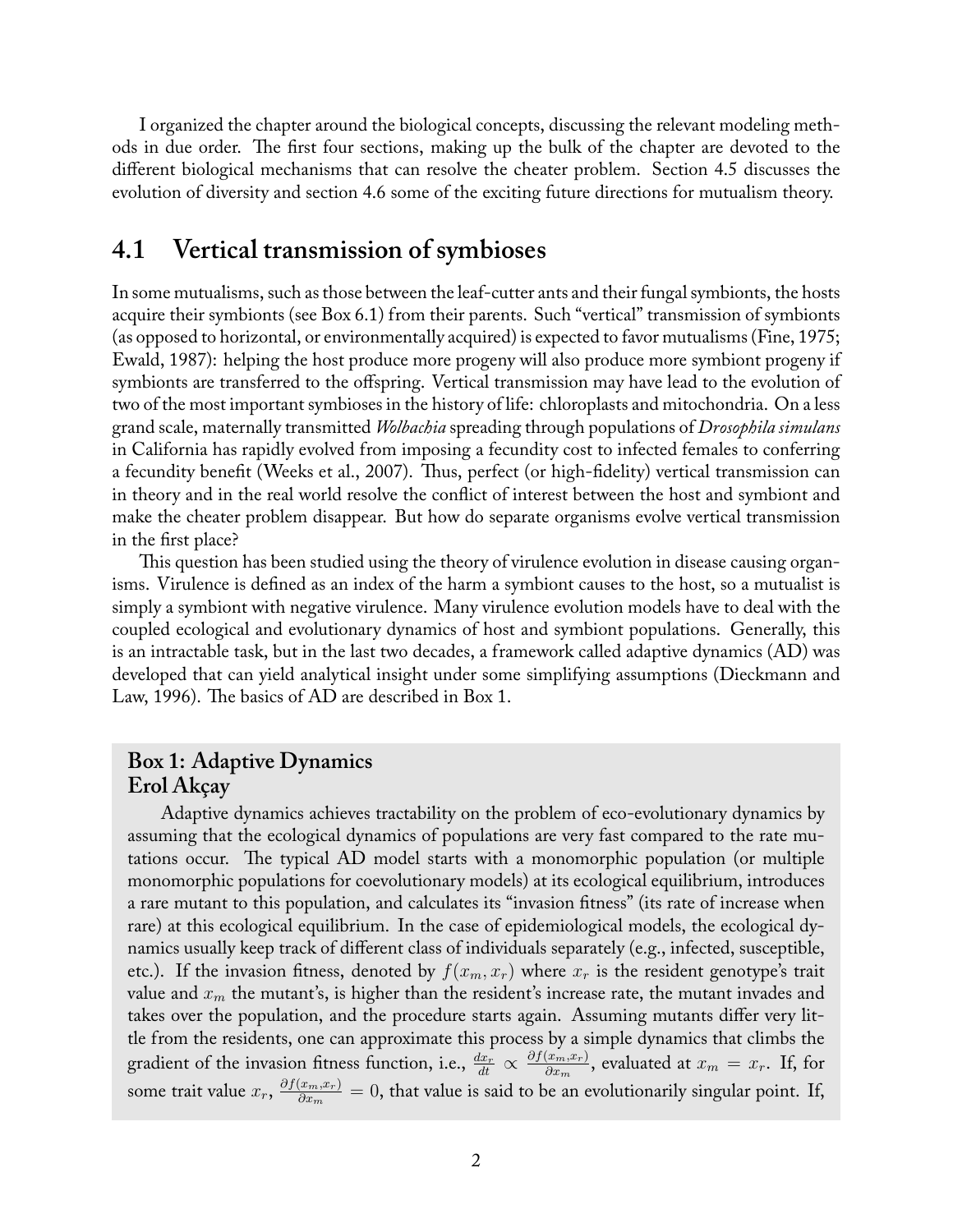further,  $\frac{\partial^2 f(x_m, x_r)}{\partial x^2}$  $\frac{(x_m,x_r)}{\partial x_m^2} < 0$ , the trait value is evolutionarily stable: mutants to either direction of the singularity will have lower fitness than the resident. Conversely, if  $\frac{\partial^2 f(x_m, x_r)}{\partial x^2}$  $\frac{(x_m,x_r)}{\partial x_m^2}>0,$  the resident trait value is a fitness minimum and mutants with both higher and lower trait values can invade the resident population. With sufficient mutational variability, the trait value will branch into two and start diverging (Metz et al., 1996). Finally, whether or not a population will evolve towards an evolutionarily singular point is determined by the cross derivative  $\frac{\partial^2 f(x, x_r)}{\partial x_m \partial x_n}$  $\frac{\partial^2 f(x, x_r)}{\partial x_m \partial x_r} < 0,$ which means for values below the singular point, mutants with greater than resident trait value have the advantage and invade, and above the singular point the converse is true. Such singular points are called convergent stable. A convergent stable singular point is called an evolutionarily stable strategy (ESS) if it is a fitness maximum, and an evolutionary branching point (EBP) if it is a fitness minimum. EBPs serve as a model for investigating the conditions under which selection can lead to diversification and adaptive speciation (Doebeli and Dieckmann, 2000), though their relevance to speciation dynamics in nature is debated (Doebeli et al., 2005; Gavrilets, 2005).

#### **References**

- Doebeli, M. and Dieckmann, U. (2000). Evolutionary branching and sympatric speciation caused by different types of ecological interactions. *The american naturalist*, 156(S4):S77– S101.
- Doebeli, M., Dieckmann, U., Metz, J. A., and Tautz, D. (2005). What we have also learned: Adaptive spectiation is theoretically plausible. *Evolution*, 59(3):691–695.
- Gavrilets, S. (2005). "Adaptive speciation"—it is not that easy: Reply to Doebeli et al. *Evolution*, 59(3):696–699.
- Metz, J. A. J., Geritz, S. A. H., Meszéna, G., Jacobs, F. J., and Van Heerwaarden, J. (1996). Adaptive dynamics, a geometrical study of the consequences of nearly faithful reproduction. *Stochastic and spatial structures of dynamical systems*, 45:183–231.

Yamamura (1993) applies the AD methodology to a model where a symbiont can evolve to harm or help its host, with harm increasing the symbiont's own offspring production. The model confirms that high vertical transmission rates favor helping traits. However, how the transmission rate evolves depends on who controls it. The symbiont is always selected for higher vertical transmission rates, because there is no tradeoff between vertical and horizontal transmission in the model. The host on the other hand is selected to lower the transmission rate when it is low, and increase it when it is already above a threshold. This model suggests that vertical transmission can evolve at first by a parasite overcoming host defenses and increasing its vertical transmission rate, becoming less virulent as this happens. When the threshold transmission rate is crossed both the host and the symbiont will be selected to ensure that vertical transmission happens with high fidelity, which should lead to maximum mutualistic benefit to be obtained. The concordance of interest between the host and symbiont at the later stage of this process suggests that once a vertically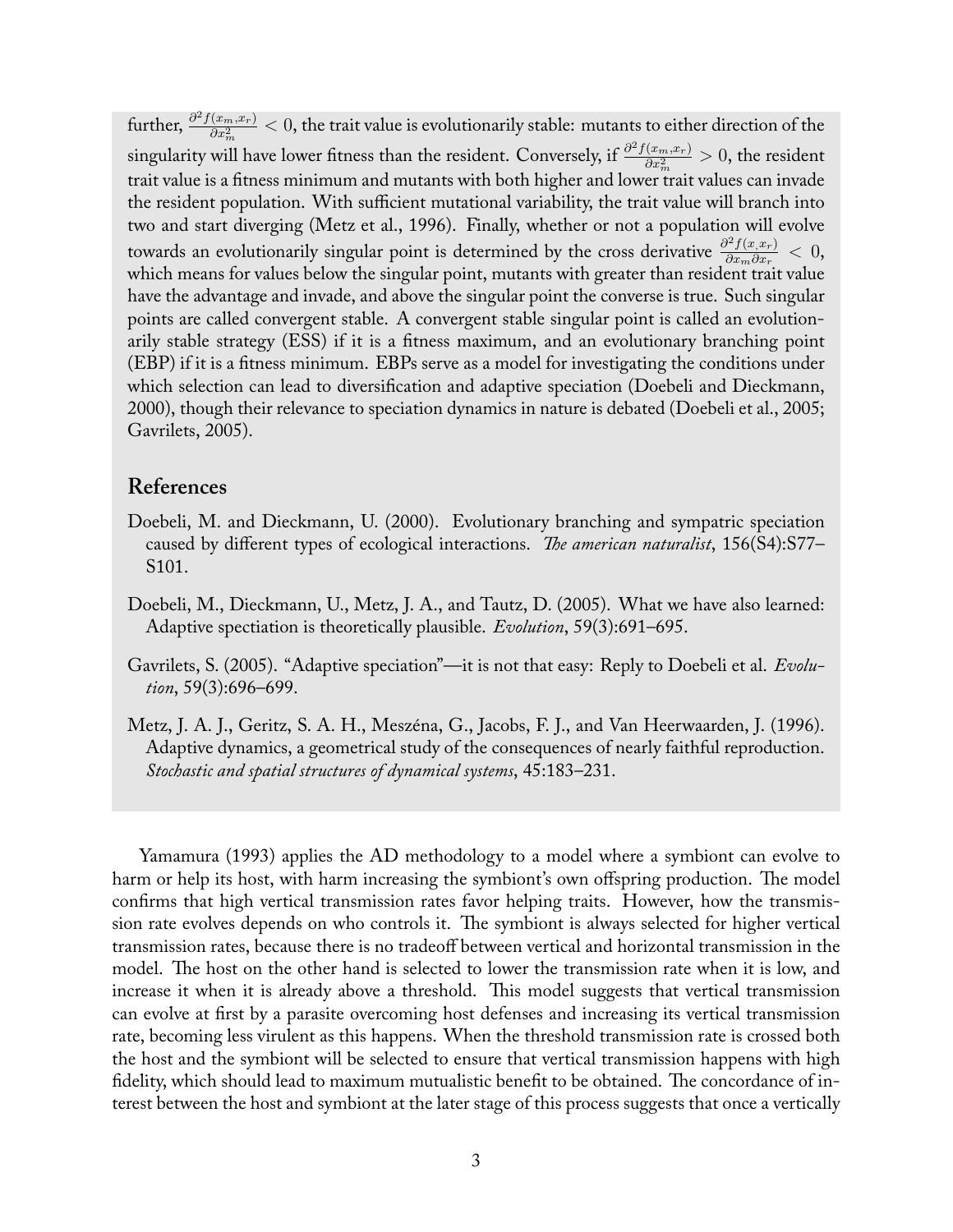transmitted mutualism evolves, it would be very hard to break up. This prediction is in agreement with recent data on the evolutionary transitions in symbioses that show there are more transitions from parasitism to mutualism then the other way around (Sachs et al., 2011).

More recent work by Ferdy and Godelle (2005) considers the tradeoff between vertical and horizontal transmission. Such a trade-off is expected if traits that favor higher horizontal transmission (infection rates) reduce the fitness of the host and thus vertical transmission rates and is supported in many empirical studies (e.g., Stewart et al., 2005). Ferdy and Godelle allow the shape of the trade-off to be convex (i.e., decreasing marginal fecundity cost of horizontal transmission to the host) or concave (increasing marginal costs). With convex costs, they find evolutionary branching into divergent strategies of high horizontal transmission-high virulence and low horizontal transmission-low virulence (or helping) can occur. This is a general phenomenon in AD models, where the shape of costs and benefits and the fitness components they affect (e.g., fecundity of survivorship) determine the evolutionary outcome. In particular, evolutionary branching frequently occurs when costs are decelerating (are convex) or benefits are accelerating (concave) over some range of traits, as we will also see in the section on evolutionary diversification of mutualists in section 4.5.

## **4.2 Population structure and genetic associations**

One of the most important advances in evolutionary theory after the modern synthesis was the emergence of theories of selection under population structure, i.e., when individuals do not interact or disperse in a completely mixed manner. Hamilton (1964) famously showed that if individuals interact with other individuals that carry similar genotypes, helping others even at a personal cost to oneself can evolve, provided that the coefficient of relatedness *r* (appropriately defined) is greater than the ratio of the personal cost, *c* to the benefit *b* supplied, or *rb > c*. For mutualisms, population structure operates in two ways: first, population structure within a species can promote helping the other species if the return benefits are likely to go related individuals. Second, population structure and limited dispersal can create association between mutualist genotypes, which also promotes cooperation.

There are many approaches to modeling evolution in structured populations (and to deriving versions of the Hamilton's rule). The most rigorous models explicitly specify the population structure (most commonly a population structured in discrete demes), population regulation (most commonly fixed deme size) and the life-cycle of the organisms (most commonly a Wright-Fisher or Moran process), and write down recursion equations for the probabilities of individuals being identical by descent (IBD) that can then be solved for determining relatedness. (Lehmann and Rousset, 2010, provides a good overview of this approach). Typically, such models assume that selection is weak, in which case relatedness can be approximated by the IBD probabilities under neutrality, and the demographical effects (such as local competition with related individuals) can be separated from the fertility effects of the traits (see Akçay and Van Cleve, 2012, for an exposition of how this can be achieved). Practically no model of mutualisms has been built using this approach. Instead, models of spatial population structure in mutualism tend to use either a phenomenological approach (as in Bever and Simms (2000), who use IBD probabilities as an exogenous parameter), or use individual-based simulations on a lattice (Doebeli and Knowlton, 1998; Yamamura et al., 2004). Another powerful approach that has been very influential in social evolution theory is the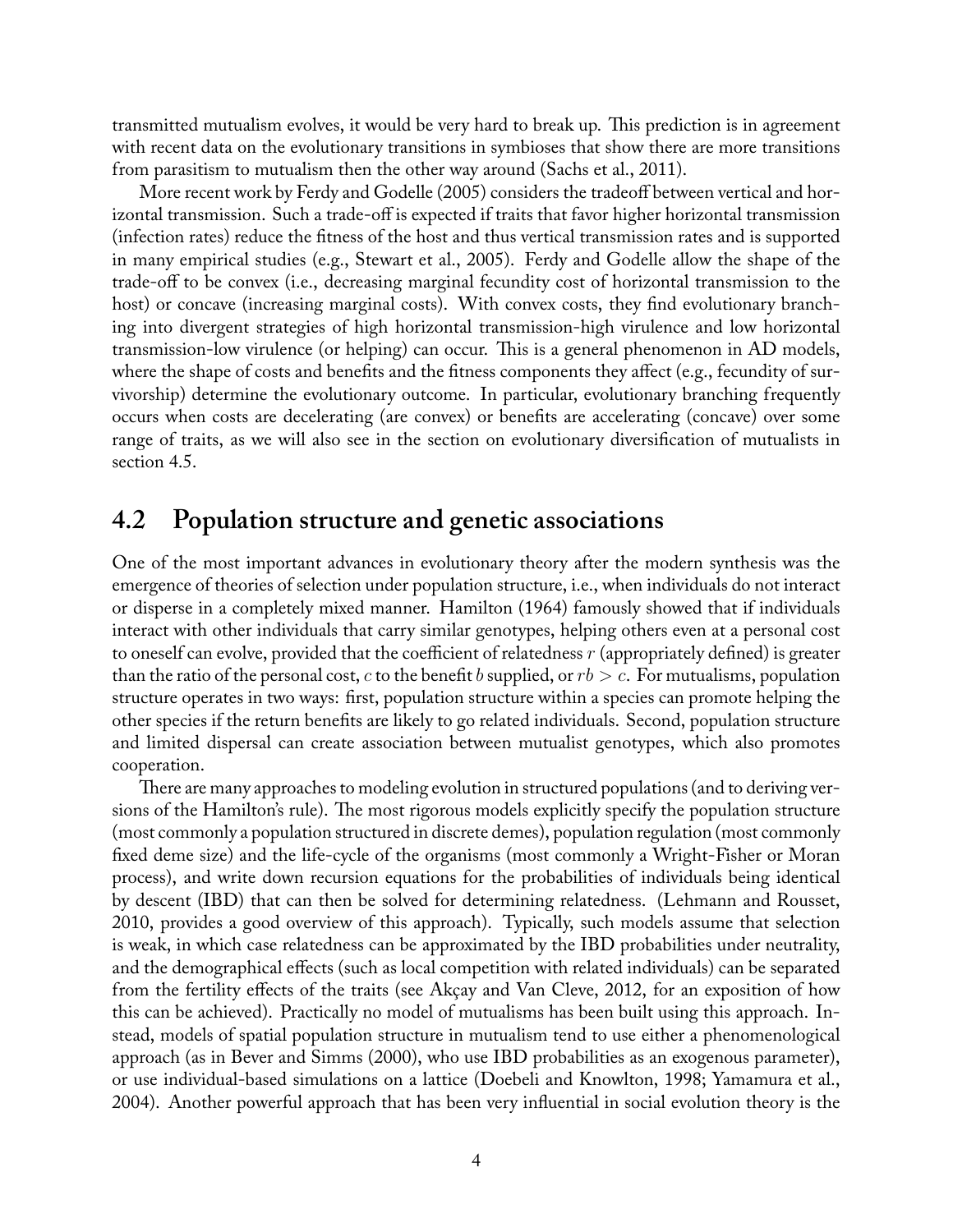Price equation, which I discuss here in some detail.

#### **4.2.1 The Price equation**

The Price equation (Price, 1970, 1972) expresses the total change in the mean value of a trait in a population at two time points, say, times  $t_1$  and  $t_2$  as:

$$
\Delta z = \text{cov}(w, z) + \mathbf{E}(w\overline{\delta}). \tag{1}
$$

Here, the first term is a covariance between an individual's trait at  $t_1$ ,  $z$ , and its fitness,  $w$ , defined as how many of the individuals at  $t_2$  can be assigned to that particular individual at  $t_1$ . This term is usually interpreted as giving the effects of selection on the mean trait value. The second term is the expectation of fitness *w* and the difference between the mean trait of the descendants (alive at  $t_2$ ) of a focal individual and that of the focal individual itself (measured at  $t_1$ ), given by  $\delta$ . This second term gives the effects of other processes, such as transmission bias, phenotypic change, and selection at different levels on the change in mean trait value. The Price equation is an exact identity, meaning that it holds anytime when one can identify an ancestral and a descendant population, measure traits of all individuals in them, and assign individuals from the descendant population to individuals at the ancestral population. In other words, the Price equation allows an elegant summary of the change in a population, if one already knows every single thing necessary to calculate the change. Therefore, in its exact form, the Price equation is not actually a model of evolution or a prediction of the change in the mean trait. Nonetheless, one can sacrifice the exactness of the Price equation, and use its partitioning to organize and interpret the different processes influencing fitness when we do make models for those processes, such as one based on quantitative genetics (Frank, 1997).

One of the cases the Price equation becomes most fruitful (and the reason I discuss it in this section) is when individual fitness is a function of the phenotypes of other individuals, and individuals interact non-randomly with each other. Suppose, for example, a population with pairwise interactions, in which fitness of a focal individual is given by an additive function of an individual's own phenotype and that of a partner, i.e.,

$$
w_i = \beta_{w,z_i} z_i + \beta_{w,z_j} z_j + e \,, \tag{2}
$$

where the *β*'s give the regression coefficients of the fitness on *z<sup>i</sup>* and *z<sup>j</sup>* , respectively, and *e* is an error term independent of either phenotype. The last assumption makes this statistical model of fitness less general than the exact Price equation, so like many models we have sacrificed some generality in order to gain simplicity. Let us further assume that there is no transmission bias, i.e., the second term in equation  $(1)$  vanishes. Substituting  $(2)$  into  $(1)$ , we obtain:

$$
\Delta z = \text{cov}(w, z) = \text{cov}(\beta_{w, z_i} z_i + \beta_{w, z_j} z_j + e, z_i) = \beta_{w, z_i} \text{var}(z) + \beta_{w, z_j} \text{cov}(z_j, z_i). \tag{3}
$$

Supposing that the phenotypes correspond directly to the genotypes of the individuals, or  $z_i = g_i$ , we can replace the phenotypic variance and covariance by the genotypic ones, and divide by the variance term to obtain:

$$
\frac{\Delta z}{\text{var}(g)} = \beta_{w,z_i} + \beta_{w,z_j} R , \qquad (4)
$$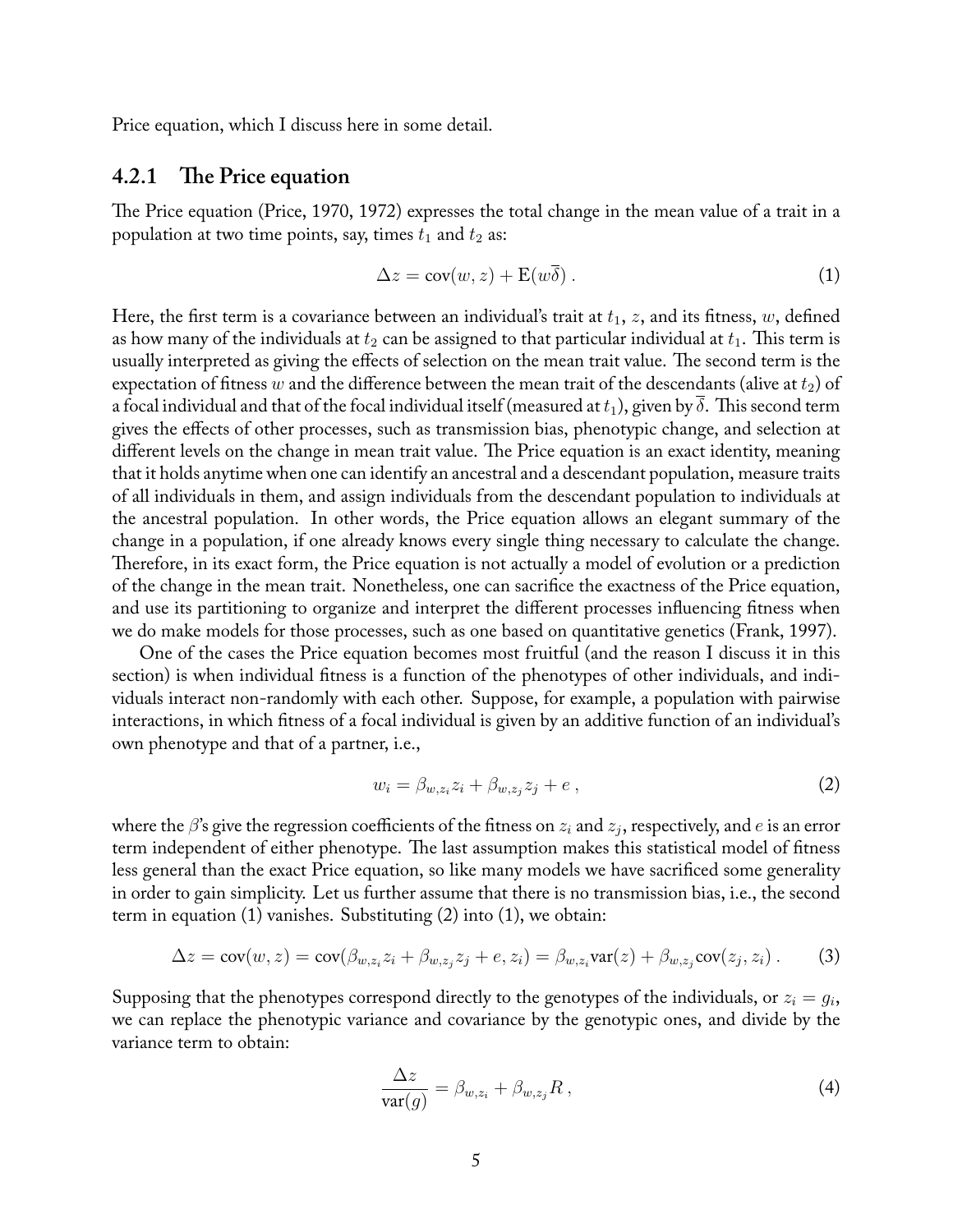where we have defined  $R = \text{cov}(g_j, g_i) / \text{var}(g)$ , or the regression of the partner's genotype on the focal individual's, and is one of the canonical definitions of relatedness (Frank, 1998). If the phenotype *z* is a costly helping behavior,  $\beta_{w,z_i}$  and  $\beta_{w,z_j}$  correspond to the cost  $-c$  and benefit *b*, respectively, so the condition for the increase of such a behavior can be seen to be

$$
Rb-c>0,
$$

which of course is the celebrated Hamilton's rule (Hamilton, 1964). Another useful special case is when the phenotypes  $z$  are continuous, fitness is a smooth function of them, expressed as  $w(z_i, z_j),$ and the amount of genetic variation around the population mean is small (which would happen with small effect mutants and low mutation rate). In that case, we can use the following approximations:  $\beta_{w,z_i} \sim \frac{\partial w}{\partial z_i}$  $\frac{\partial w}{\partial z_i}$  and  $\beta_{w,z_j} \sim \frac{\partial w}{\partial z_j}$ *∂z<sup>j</sup>* (Taylor and Frank, 1996). This is one of the easiest ways to model phenotypic evolution in structured populations, provided the assumptions are palatable for the particular system.

In one of the very few applications of the Price equation to mutualisms, Frank (1994) uses it to derive an extension of Hamilton's rule, where a cooperative investment of an individual of, say, Species 1 benefits not only conspecific neighbors, but also individuals of a mutualist species (Species 2). In that case, the cooperative investment by Species 1 will be selected for if the following condition holds:

$$
b_{1,1}R_{1,1} + b_{2,1}R_{2,1} - c_1 > 0, \qquad (5)
$$

where  $b_{1,1}$  and  $b_{2,1}$  are the benefit from a Species 1 individual's investment to conspecifics, and the benefit from Species 2's investment to a Species 1 individual, respectively. The coefficients *R*1*,*<sup>1</sup> and *R*2*,*<sup>1</sup> are again defined as regression coefficients between Species 1 individuals' investment genotypes and those of their conspecific or heterospecific interaction partners, respectively. Inequality (5) says that cooperation between species can evolve either if the mutualistic investment has "spillover" benefits to conspecifics, and relatedness is high enough (the first term in (5)), or if the investment from the partner species is beneficial enough for the focal species, and the cooperative genotypes from each species are non-randomly associated with each other (the second term in (5)). Thus, for the evolution of mutualism in structured populations, both within- and between-species genetic associations are potentially important. Furthermore, mutualistic interactions are inherently expected to generate between-species genetic associations, as Frank (1994) showed: when more mutualistic genotypes of both species co-occur in a patch, they will increase in abundance while populations in less mutualistic patches will decline. Such local build-up of highly mutualist populations is inherent in the population dynamics of mutualisms, but its effects have not been as widely studied, apart from a few individual-based simulation studies (e.g. Yamamura et al., 2004).

As in intraspecific models of social evolution, there is a tension between explicitly quantifying genetic association as a function of demographic quantities such as dispersal and fertility on one hand, and being able to derive analytically tractable models focusing on mechanisms that operate at the individual level. Where one chooses to be along this trade-off is a matter of what the model is primarily intended to do. As it stands, there is much work left to be done using either approach. For example, focusing on the build up of genetic associations in ecological time-scales and their evolutionary effects in diverse communities would require explicitly modeling the population dynamics and demography of partner species. Agent-based simulations can yield important insight to this question. On the other hand, the integration of genetic association with other mechanisms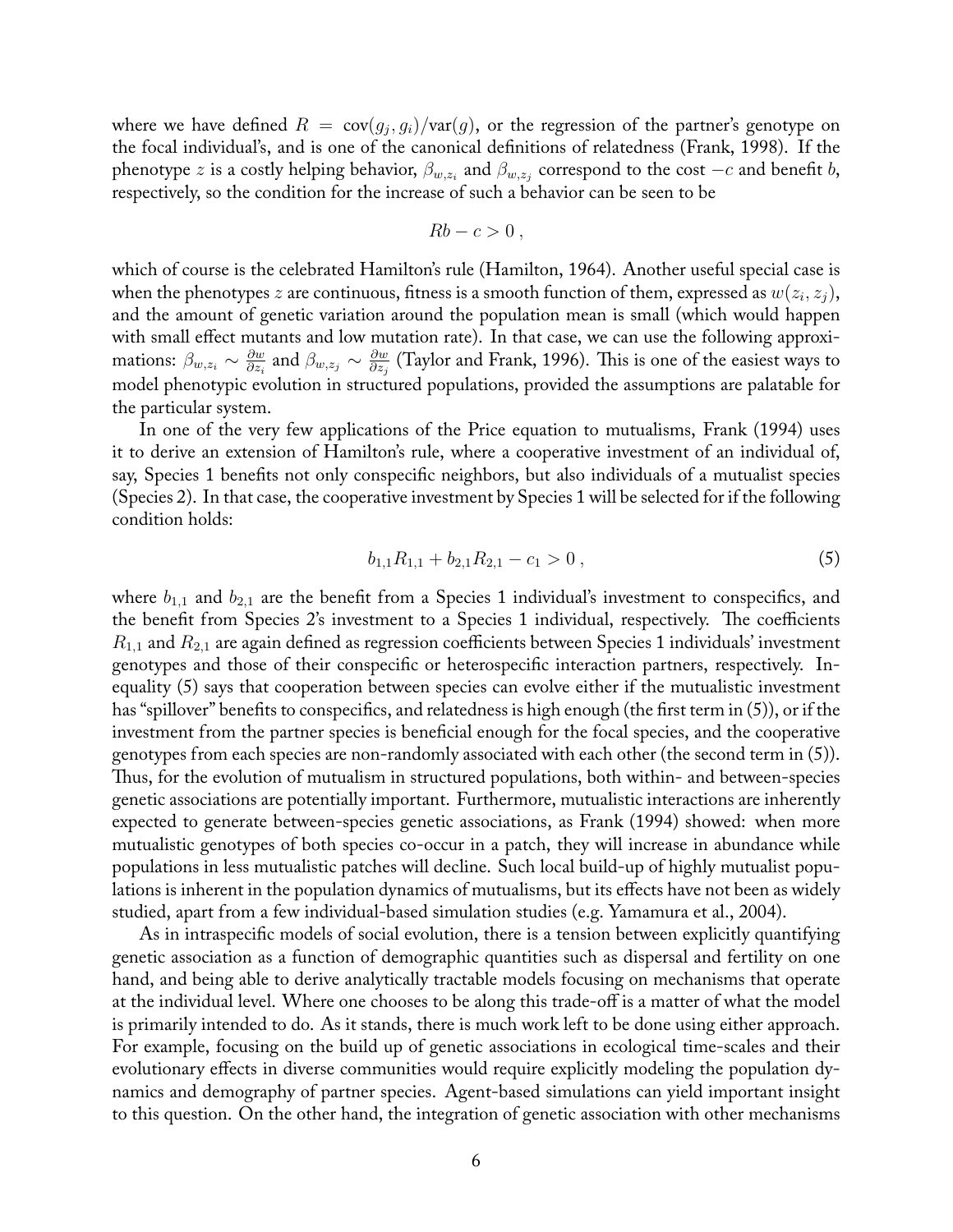for fitness feedbacks also remains to be fully explored (see section 4.6.1) which can be done with models that treat population structure implicitly (McGlothlin et al., 2010; Akçay and Van Cleve, 2012; Van Cleve and Akçay, 2014).

## **4.3 Modeling phenotypic feedbacks**

In many mutualisms, the rewards from investing into a partner arise from the partner changing its investment in return. One classic example (described in more detail in Section 4.4.3, and in Boxes 5.2 and 6.2) is the legume-rhizobium symbiosis, where high nitrogen fixation by a nodule increases the resource allocation of the plant to that nodule, and low (or no) fixation elicits reduction in the plant investment(Kiers et al., 2003; Simms et al., 2006). I use the term *phenotypic feedbacks* to denote feedbacks between the investments that happen within the time-scale of the interaction, reflecting the fact that investments in such mutualisms can be thought of as flexible phenotypes of individuals. Phenotypic feedbacks are distinct from genetic associations and inter-generational feedbacks due to differential reproduction of partners. A huge amount of research effort in mutualism theory is focused on modeling phenotypic feedbacks. In this section, I will focus on the simplest cases, feedbacks in pairwise interactions, or that are otherwise undirected to particular individuals. Section 4.4 will deal with phenotypic feedbacks directed at particular partners, e.g., as a function of their performance.

The theory of iterated games (Maynard Smith and Price, 1973; Axelrod and Hamilton, 1981) has historically been a very popular way of modeling phenotypic feedbacks, starting from the first explicitly game theoretic study in biology, Maynard Smith and Price (1973). Phenotypic feedbacks can be modeled as conditional strategies in iterated games, where behavior in one round depends on the partner's behavior in the previous round. This approach had a meteoric rise after the landmark paper by Axelrod and Hamilton (1981), who showed that a very simple conditional strategy that simply copies the opponent's previous move can outcompete a multitude of sophisticated strategies. This set off an explosion of studies that pitched a multitude of simple conditional strategies against in each other in various agent-based simulations. While the modeling enterprise soon took on a life of its own with relatively little connection to biological questions, there have been several studies that have provided useful insight into biological questions and mutualisms in particular.

In one such study, Doebeli and Knowlton (1998) ask how cooperation between species can evolve when an individual's investment in the mutualism is responsive to its partner's investment. Doebeli and Knowlton assume pairwise interactions on a lattice structured population. Each pair plays a constant, finite number of rounds with each other before reproducing. At each round, each individual's investment to the mutualism is determined by the the outcome of the previous round. More precisely, if a focal individual invests *x* and its partner *y* in a given round, the payoff to the focal individual is given by  $B(y) - C(x)$  (benefit from partner's investment minus the cost from own investment). The investment of the focal individual in the next round is then given by  $a + b(B(y) - C(x))$ , where *a* and *b* are assumed to be genetically encoded strategies (i.e., they are constant during the time-scale of the interaction). The investments of the partner species are determined likewise using a linear response rule. The total fitness of an individual is the sum of its payoffs in each round; this total fitness determines the evolution of the investment strategies *a* and *b*.

Using individual-based simulations, Doebeli and Knowlton find that in a well-mixed population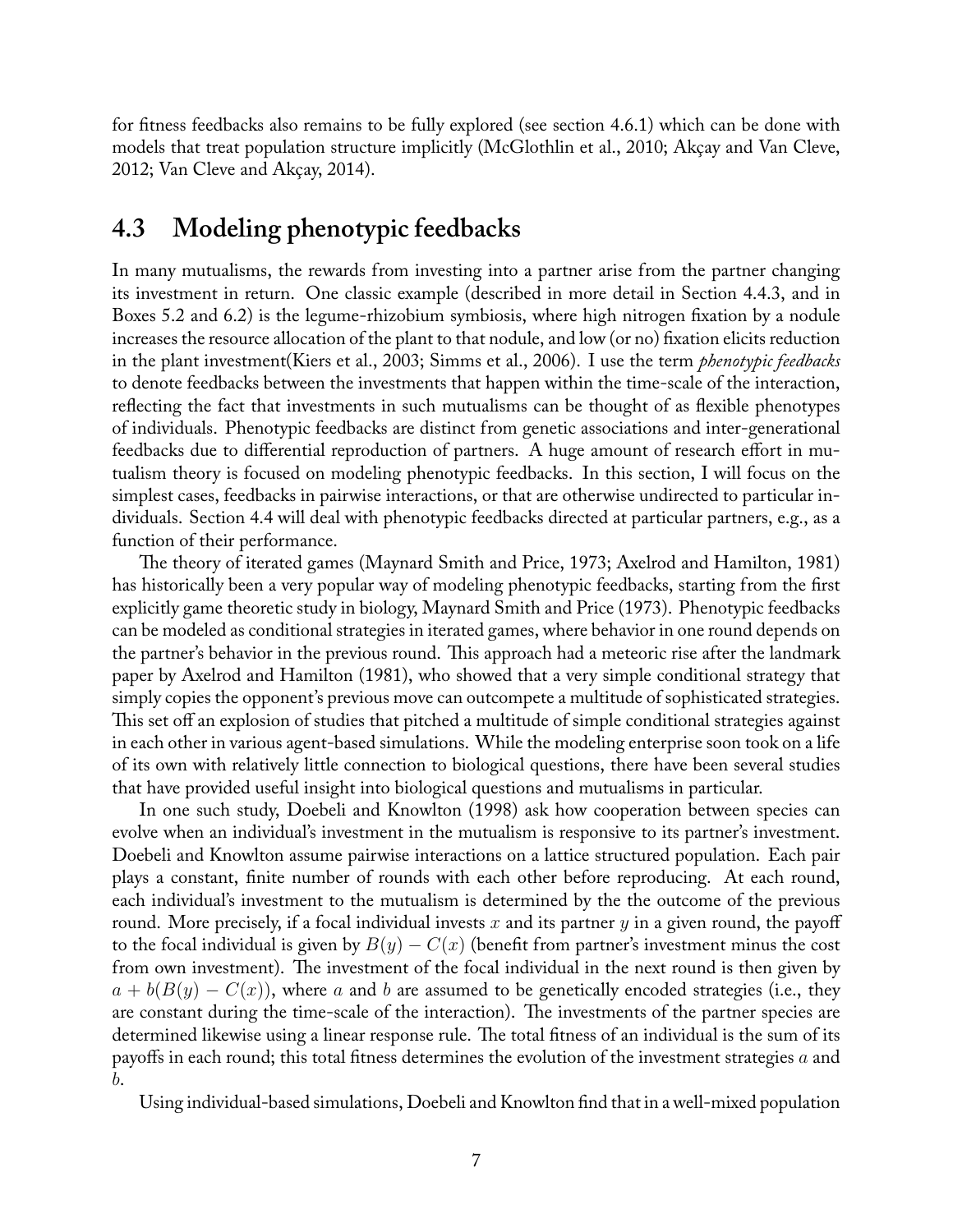(with global dispersal), the only evolutionarily stable investment strategy is no investment at all  $(a = b = 0)$ . On the other hand, if dispersal is localized (so that genetic associations start building up within and between species), unconditional and conditional investments can evolve even in finitely-repeated games. The intuition behind this result is that although a positive response slope is costly to a focal individual at the end of a finite interaction (when there is no possibility of positive feedbacks), population structure allows some of this cost to be "recouped" through effects on kin: offspring of a focal individual are more likely to interact with other mutualists, as a consequence of the focal individual's positive response. Population structure and phenotypic feedback in general interact synergistically in supporting cooperation (see also section 4.6.1).

One of the key assumptions of Doebeli and Knowlton (1998) is that the interaction lasts for a finite number of rounds. This differentiates their model from a set of related studies for withinspecies cooperation (e.g. McNamara et al., 1999; Taylor and Day, 2004) that instead assume that the number of rounds is very large and therefore concentrate on the equilibrium of the phenotypic dynamics (i.e., when from one round to the next, the investment levels do not change). Among these, Taylor and Day (2004) find that conditional investment and cooperative investment equilibria can indeed evolve even in unstructured populations. The intuition behind this result is sometimes called partner fidelity feedback (Bull and Rice, 1991; Sachs et al., 2004): if one stays with a given partner long enough and the partner employs a conditional investment strategy, it does not pay to cheat it for short term benefit.

My coauthors and I (Akçay et al., 2009; Akçay and Van Cleve, 2012; Van Cleve and Akçay, 2014) generalized the behavioral equilibrium-based approach and found that the effects of such feedbacks in continuous, symmetric games can in general be characterized by a local response coefficient *ρ*, which gives how much a partner of a focal individual increases (or decreases their investments) in response to a small change in the partner's investment. For within-species interactions with population structure, we used the Price equation approach to show that the response coefficient *ρ* plays a role symmetric to relatedness *r* in its effect on selection Akçay and Van Cleve (2012). Moreover, relatedness and responsiveness interact with each other synergistically in promoting more investment, such that populations with both genetic structure and phenotypic responses can maintain significantly more cooperation than expected by their separate effects. Van Cleve and Akçay (2014) extend such analysis to a simple model of symbiotic mutualism. They find that the synergistic interaction between phenotypic response coefficients on the one hand and within- and between-species genetic associations on the other is a general prediction of these models.

Phenotypic feedbacks can also be modeled using the methodology of quantitative genetics, which refers to phenotypic feedbacks as indirect genetic effects (IGEs) (Moore et al., 1997; Mc-Glothlin et al., 2010). The IGE framework starts with a standard quantitative genetics framework but then incorporates the fact that in a social interaction, an individual's phenotype (a behavior or a morphological trait) is a function of not just its own genetic make-up, but those of its partners' as well. In the IGE framework, each individual's phenotype is a linear, additive function of its own breeding value and the phenotypes of others it interacts with multiplied with some IGE coefficient (usually denoted by  $\Psi$ ). In this way, IGE models bear a close resemblance to the linear response rule models, except that IGE coefficient is usually taken to be a constant (with some exceptions, e.g., Kazancıoğlu et al., 2012). Akçay and Van Cleve (2012) demonstrate that for a single phenotype, there is a one-to-one mapping between IGE models in structured populations (McGlothlin et al., 2010) and the behavioral response formulation, with *ρ* and Ψ invertible functions of each other. The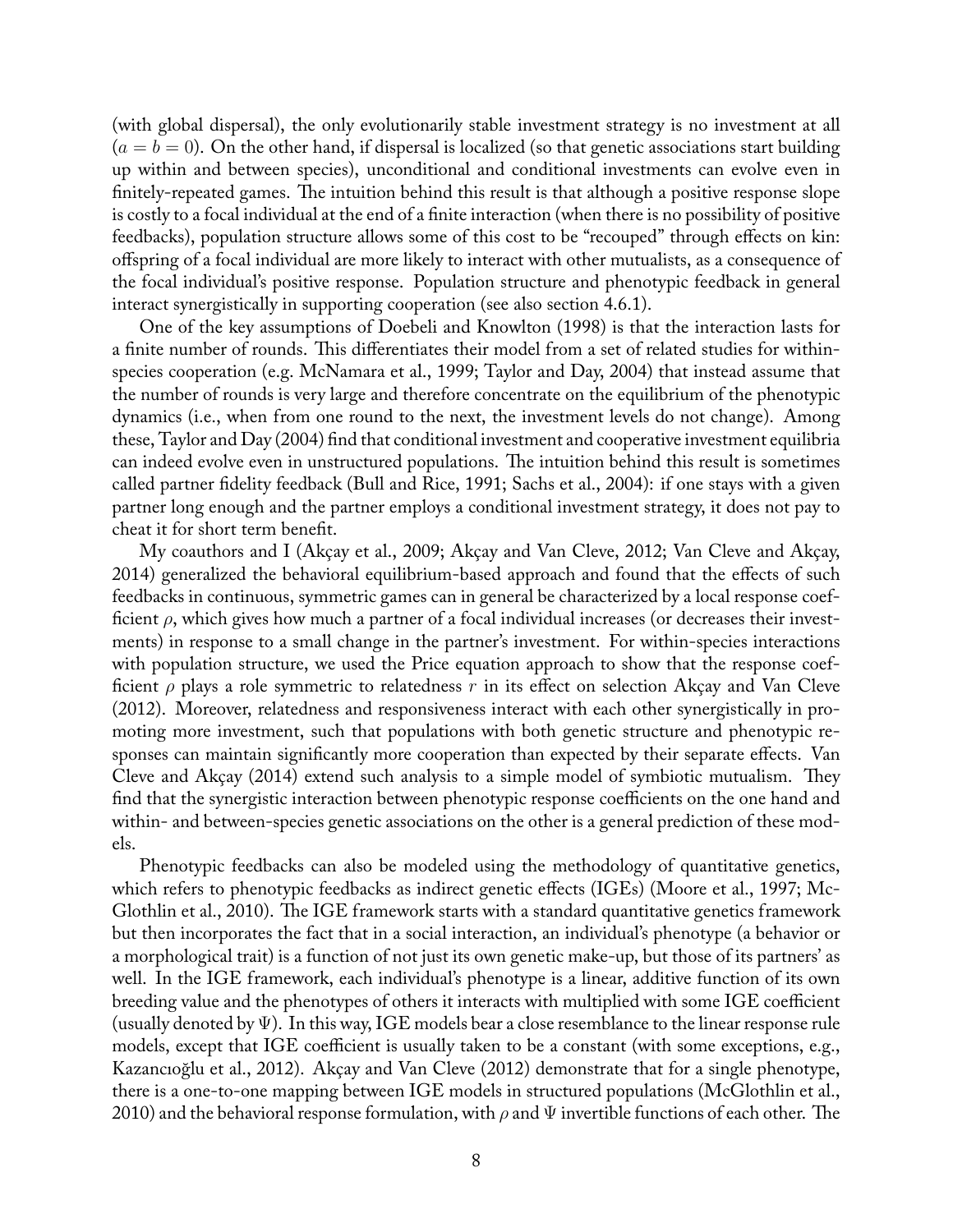advantage of IGE models is that they use the machinery of quantitative genetics, which can handle multiple traits and their phenotypic and genetic covariances, and provides a robust framework for empirical measurement of such responses (McGlothlin and Brodie III, 2009). The intersection of IGE models and models of behavioral and proximate mechanisms mediating the phenotypic feedbacks is an exciting area of future research (Akçay and Simms, 2011; Akçay and Van Cleve, 2012).

## **4.4 Partner choice and beyond: the economic theory mutualism**

Cooperation between species can also evolve if individuals preferentially interact with a cooperative subset of partners, or selectively terminate interactions with non-cooperative ones; in other words, if they exert partner choice. The idea of choice by organisms as a selective force goes back at least to Darwin's sexual selection theory, and has also played a central role in social evolution theory (Axelrod and Hamilton, 1981; Bull and Rice, 1991). It also has close parallels with consumer choice and related economic concepts and thus has been a focus for application of ideas and techniques from economics to biological problems (Hammerstein and Hagen, 2005). There are many important biological questions to ask about partner choice, such as when to choose, what do base partner choices on, how stringent to partner choice should be, etc. Answering this diverse set of questions requires a somewhat eclectic set of approaches, which are the focus on these section.

### **4.4.1 Supply and demand: biological markets**

One prominent application of an economic idea to biology has been the concept of biological markets (Noe and Hammerstein, 1994, 1995). Biological markets theory asserts that just like in human markets, the supply and demand for partners of high quality will determine the evolutionary dynamics of a mutualism through partner choice. This idea was first modeled by Noe and Hammerstein (1994), who consider two species that trade in some "commodities" (e.g., resources such as nitrogen or carbon, or services such as pollination). One of the species (say, species B) can invest at into producing commodities of high or low value to the other species, low-value commodities being less costly to produce. Furthermore, there is some noise in production of commodities by species B, such that a high-investment might produce a low value, and vice-versa. This last feature ensures that there is phenotypic variability in the population that makes partner choice worthwhile, even if the population is fixed for one investment type. Species A, on the other hand, has a fixed amount of investment, but it has the ability to choose its partner from the B species, but that comes at a cost, in terms of the effort spent sampling different partners. The model has two different kinds equilibria depending on the relative abundance of the species: if species A is abundant, A individuals will accept low-value partners, and B species invest into low-value commodities. On the other hand, if B individuals are abundant, A individuals only trade with high-value partners and consequently the B population is fixed for high investment. These results make sense from a supply-demand perspective: when A individuals are relatively rare, B individuals are willing to pay the cost of high-investment to be chosen by a partner. Interestingly, there is a range of relative abundances where both equilibria exist at the same time, meaning that two different populations with the same abundances can inhabit either regime, depending on the initial conditions.

Applying the consumer-choice metaphor at the individual decision-making level, Kummel and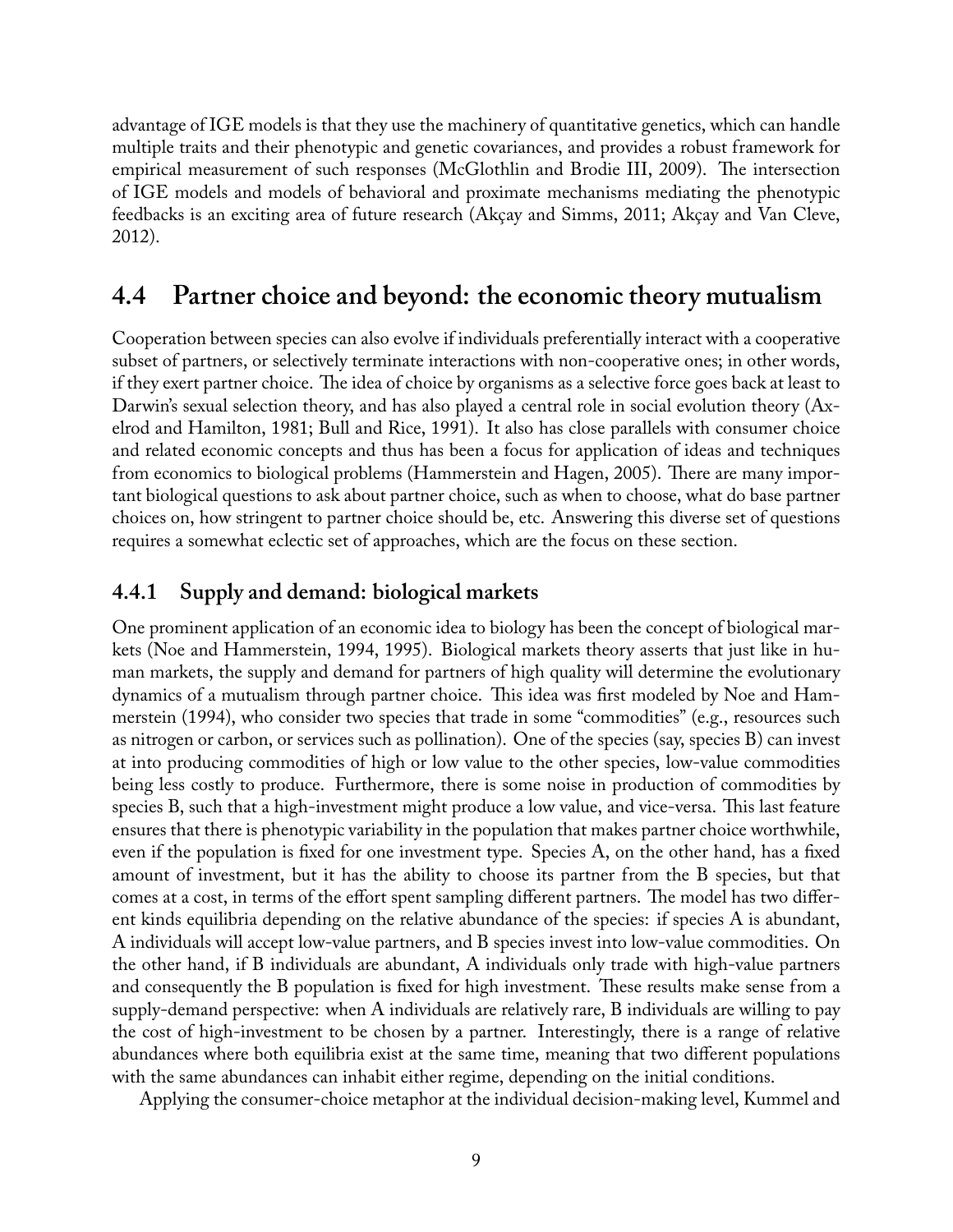Salant (2006) model a plant that can associate with multiple mycorrhizal partners. Each partner is characterized by an exchange function, which denotes how much nutrient it supplies for a given amount of carbon it receives. The plant then has to decide how much nutrient it "buys" from each "supplier". Kummel and Salant show that the optimal allocation of carbon will equalize the marginal cost of nutrient acquisition from each partner. Interestingly, the exchange function characterization admits a much richer space of variation in partner quality than a dichotomy between mutualists vs. cheaters: a partner can be very beneficial at low exchange rates (exchange function goes up steeply at first) but not at higher exchange rates (exchange function levels off ), and vice versa. Kummel and Salant show that depending on set of exchange functions available to the plant, complex patterns of partner choice can emerge. An extension of this model that incorporates mycorrhizal fitness shows that it can also generate context dependency the benefits to the mycorrhizae (Akçay, unpublished results).

Yet another approach based on the idea of markets was proposed by Schwartz and Hoeksema (1998; Hoeksema and Schwartz 2003), who ask when trade between two species is beneficial to begin with. In their model, both species need two distinct resources (say, carbon and phosphorus). The two species can either take both resources up from the environment or they can each take up only one and trade with each other for the other. This situation is directly analogous to comparative advantage models from international trade going back to Adam Smith and David Ricardo (Ricardo, 1891), The basic idea is that countries might do best if they focus on producing goods for which they have a comparative advantage (e.g., Portuguese wine is better than British), and rely on trade to obtain other goods that they need. Schwartz and Hoeksema (1998) show that under some "exchange rates" of the two resources, it is optimal for each species to specialize in taking up only one resource and trade with each other for the other. The existence of such exchange rates depends on the ratio at which each species optimally consumes the two resources (i.e., the stoichiometry of their growth), and their relative efficiency in obtaining each resource directly from the environment. Specialization with trade is optimal when the two species are relatively more efficient in taking up different resources from the environment.

#### **4.4.2 The paradox of the market**

The mechanisms of partner choice and biological markets as means to select against cheaters create something of a paradox: if partner choice is effective, cooperative partners will increase in frequency, leading most individuals to interact only with cooperative partners, leading to lower benefits from choice. Eventually, the cost of partner choice will create selection against it, which opens the door for cheaters to invade again. This dynamic is well-known in the study of sexual selection as the "paradox of the lek" (Kirkpatrick and Ryan, 1991), and has attracted a persistent research effort over more than 30 years. Foster and Kokko (2006) tackle this issue with a model in which a host interacts with symbionts that are drawn from a distribution of mutualistic quality, but chooses the more beneficial ones. This choice depletes available variation in mutualist quality locally, but Foster and Kokko propose that it is continually replenished by migration from a source population in which variation is held constant. With enough such migration, costly partner choice and a high level of average cooperation can be maintained. In a fundamental sense, though, this model begs the question, since it assumes some unspecified mechanism that maintains the variation in the source population. As Foster and Kokko point out, the benefit from choice in mutualisms does not require additive genetic variation in the partner quality (as it does in the paradox of the lek),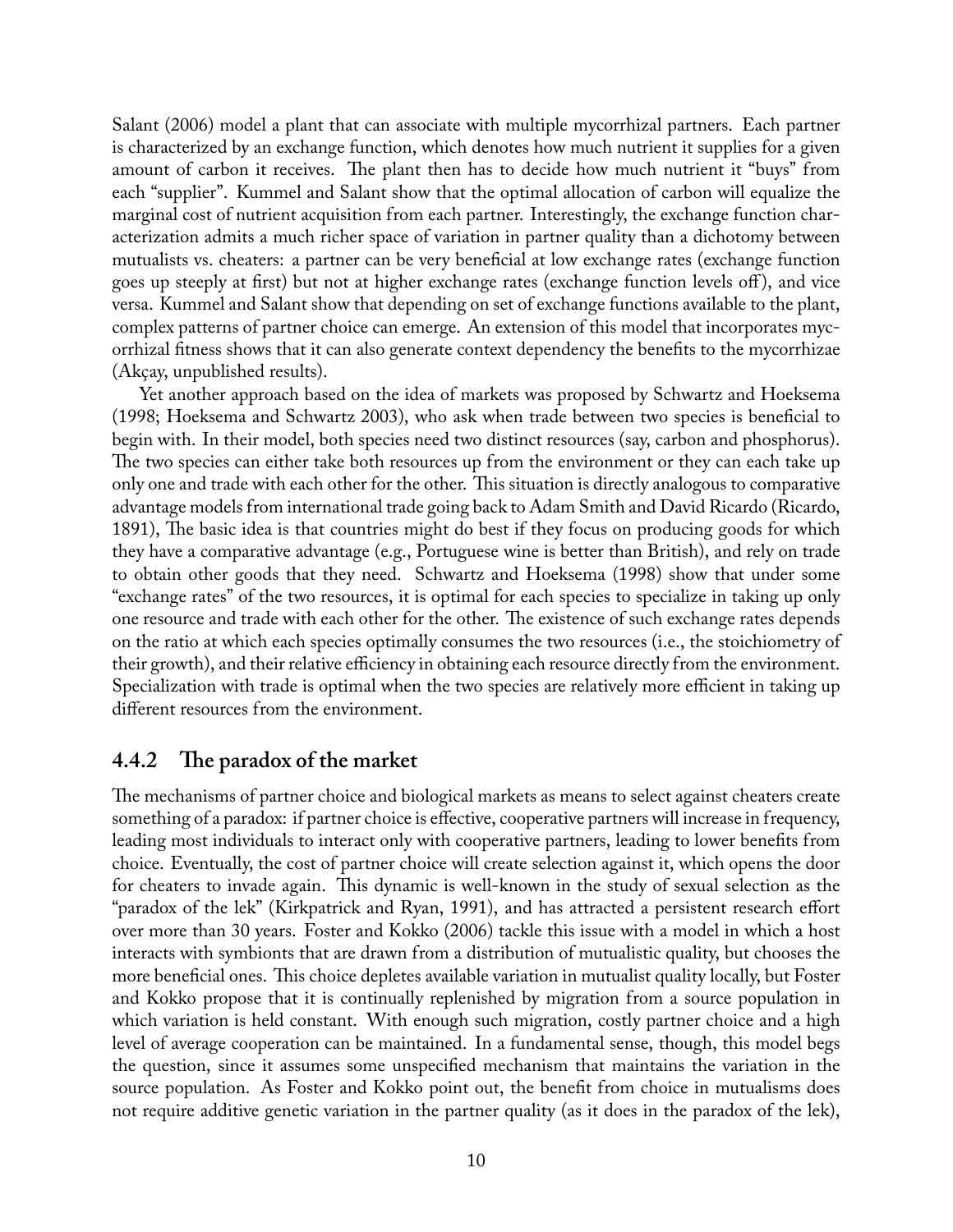so purely environmental or non-additive genetic variation (both of which are easy to maintain even under selection) can make partner choice beneficial in the absence of additive genetic variation in partner quality. This is important, because empirical evidence suggests that most variation in partner quality is not additive (with unconditionally beneficial and non-beneficial partners); rather, the costs and benefits are highly context dependent (see Chapters 7 and 11, as well as section 4.6.2). Such non-additive variation and mechanisms that generate and maintain variation in mutualist quality remain relatively unexplored in theory (Heath and Stinchcombe, 2014, see also section 4.5).

#### **4.4.3 Sanctions: partner choice in the legume-rhizobium symbiosis**

One of the most important model empirical systems for studying partner choice has been the symbiosis between legume plants and the nitrogen-fixing soil bacteria collectively called rhizobia (see Boxes 5.2 and 6.2). Rhizobia are taken up from the soil and inhabit specialized plant root organs called nodules. A single plant can have hundreds of nodules, each inhabited by one or more rhizobium strains. Since rhizobia are not vertically transmitted, there is a conflict of interest between the plant and the rhizobia, and hence the prospect of cheating.

Partner choice in the legume-rhizobium system is frequently referred to as "sanctions", a term introduced by Denison (2000) who proposed that legume plants control cheating by selectively withholding resources to nodules that do not fix nitrogen. West et al. (2002b,a) have formalized Denison's ideas in two separate models. West et al. (2002b) consider a kin-selection model with local competition among a population of rhizobia that occupy the same plant, using the approach of Taylor and Frank (1996, see section 4.2.1). To model partner choice by the plant, West et al. (2002b) assume that a focal rhizobium strain's fitness is given by a continuous, increasing function of the focal strain's nitrogen fixation rate. They consider two different functional forms for this function: one where it depends only on the focal strain's fixation rate (which they term fixed-rule sanctions) and one where it depends both on the focal strain's fixation rate and the average of all nodules (termed relative-rule sanctions). Both types of partner choice select for more nitrogen fixation compared to no partner choice. Increasing relatedness between rhizobia on different nodules increases the evolutionarily stable fixation rate under fixed-rule sanctions, but interestingly, it has the opposite effect under relative-rule sanctions. This is because high relatedness increases the average nitrogen fixation rate on plants that contain a highly-fixing focal strain, which decreases the benefit the focal strain obtains from the plant under relative-rule sanctions.

In the companion paper, West et al. (2002a) use the same modeling approach to ask when it is beneficial for the plant to engage in sanctions when interacting with rhizobium strains that vary in their nitrogen fixation rate. They model plant fitness as proportional to *R ∗ N*, where *R* stands for the carbon the plant has available for its own growth and reproduction (after investing into the production of nodules) and *N* is the total nitrogen the plant obtains from the nodules and the soil. The amount of resources available for growth, *R*, is a function of how many nodules a plant makes initially, how many it sanctions, and what proportion of the resources invested into sanctioned nodule the plant can reclaim. Likewise, *N* is a function of how many nodules there are after sanctions, their average fixation rate, and the availability of nitrogen from the soil. The crucial assumption in the model is that the average fixation rate of the non-sanctioned nodules is increasing in the fraction of nodules sanctioned, although the mechanism by which this happens is not modeled. Under these assumptions, stricter sanctions are favored when more resources are recouped by sanctioning, higher mean fixation rate among rhizobia before sanctions, and higher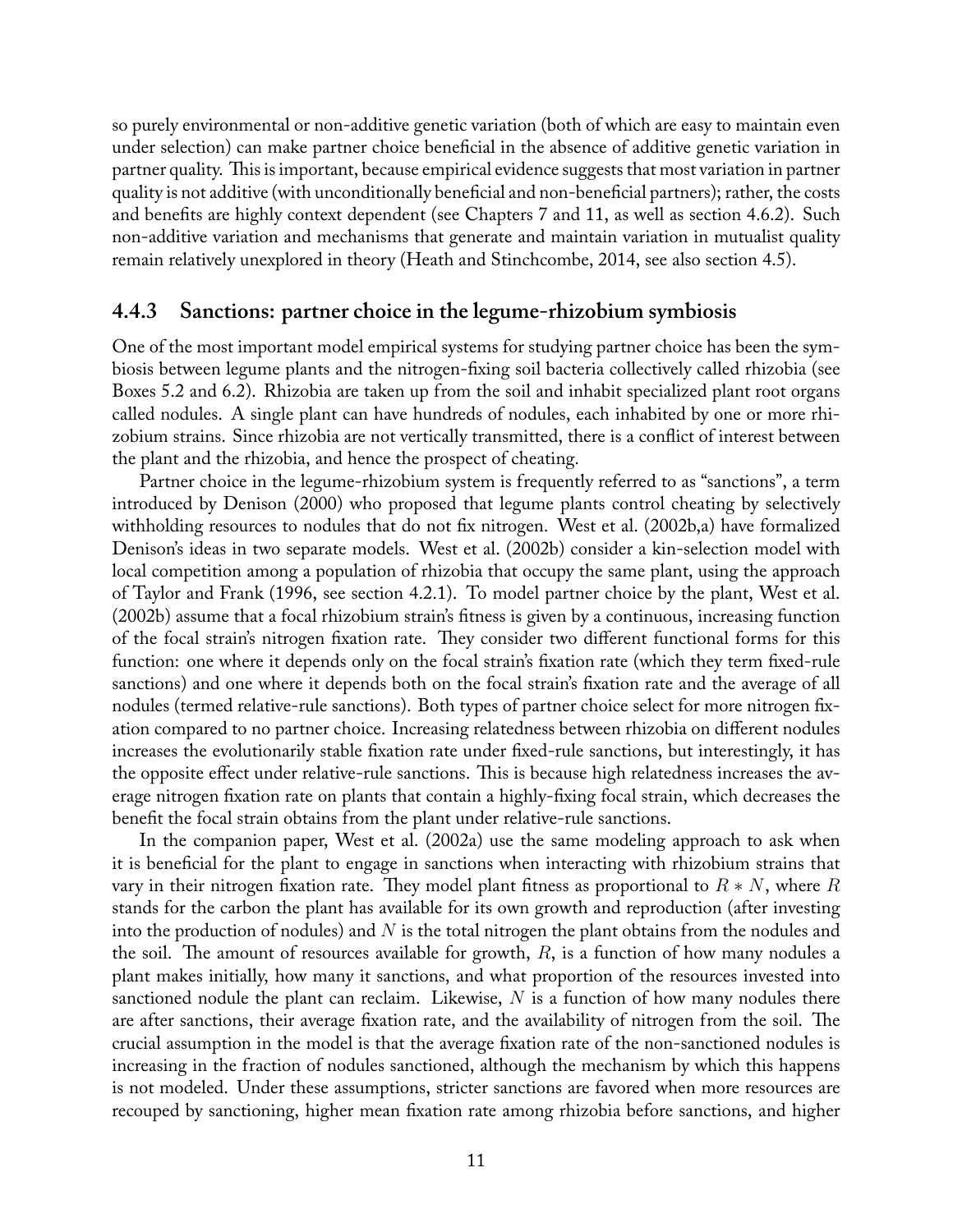variance in fixation rates.

The two West et al. models confirm our intuition that sanctions might favor cooperation and evolve through direct benefits. However, since they treat rhizobia and plants separately, they do not fully elucidate the patterns of fitness variation that sanctions would generate between plants and rhizobia. Further, West et al. (2002a) sidestep two important facts: first, that the distribution of rhizobium strains of varying quality on a plant will determine how much benefit the plants gain by sanctioning, and second, the possibility of mutual control over partner choice. These factors are treated in the models I discuss next.

#### **4.4.4 Control, negotiation and outside options in mutualisms**

In the models in sections 4.4.1, 4.4.2, and 4.4.3, partner choice is a unilateral affair: one party has complete control over who it interacts with and how much. When both parties have some control, richer dynamics ensue. Johnstone and Bshary (2002) consider a model inspired by the cleaner fish mutualism, where small cleaner fish remove ectoparasites from larger fish that visit their territories, but prefer to feed on healthy mucus tissue (see Box 7.2 for more on this mutualism). In the model of Johnstone and Bshary (2002), client-cleaner pairs gain mutual benefits as an increasing function of time they spend together. The cleaners can however exploit the clients by biting healthy mucus tissue rather than removing parasites (Bshary and Grutter, 2002), gaining an additional benefit per unit time at a cost to their clients. The evolutionarily stable exploitation level will be determined by how the duration of the interaction at different exploitation levels, which in turn depends on which party controls the duration of the interaction. Johnstone and Bshary (2002) assume that the interaction ends when the marginal cost of continuation to the cleaners exceed the marginal benefit multiplied by a coefficient signifying the "power" cleaners have over the clients. The more power cleaners have, the closer the duration will be to their optimum. With increasing power to the cleaners, evolutionarily stable exploitation levels increase. This shows that the effectiveness of partner choice depends on whether it can be exercised free from interference from the partners.

In their initial model, Johnstone and Bshary (2002) do not account for the alternatives clients or cleaners have once they leave an interaction, in other words, their outside options. Johnstone and Bshary (2008) model outside options arising from population level availability of cleaners and clients, which is a function of their relative abundances, as well as how long they stay in each pairwise-interaction. Johnstone and Bshary (2008) use a time-in/time-out approach, where individuals transition from being free-living (time in the "market") to being in an interaction (time out), at a rate that is proportional to the availability of partners. The time out duration is determined as in Johnstone and Bshary (2002), but with the additional consideration of the opportunity cost of leaving, which depends on how fast a new partner can be found. This opportunity cost emerges as a property of equilibrium, with only the overall abundance of clients and cleaners specified exogenously. The results support the biological market hypothesis: when clients are rare, low or no exploitation is expected at equilibrium, but when cleaners are rare, exploitation levels are expected to be high. In the former case, cleaners face a high opportunity cost of exploiting a client and causing it to leave, since replacing a partner takes a long time; in the latter case clients are facing the high opportunity cost. Thus, Johnstone and Bshary (2008) show the importance of outside options in determining evolutionary outcomes of biological markets.

In interactions where fast partner switching is not an option, as in the legume-rhizobium mutualism, other mechanisms will determine the outcome of the mutualism. The models of West et al.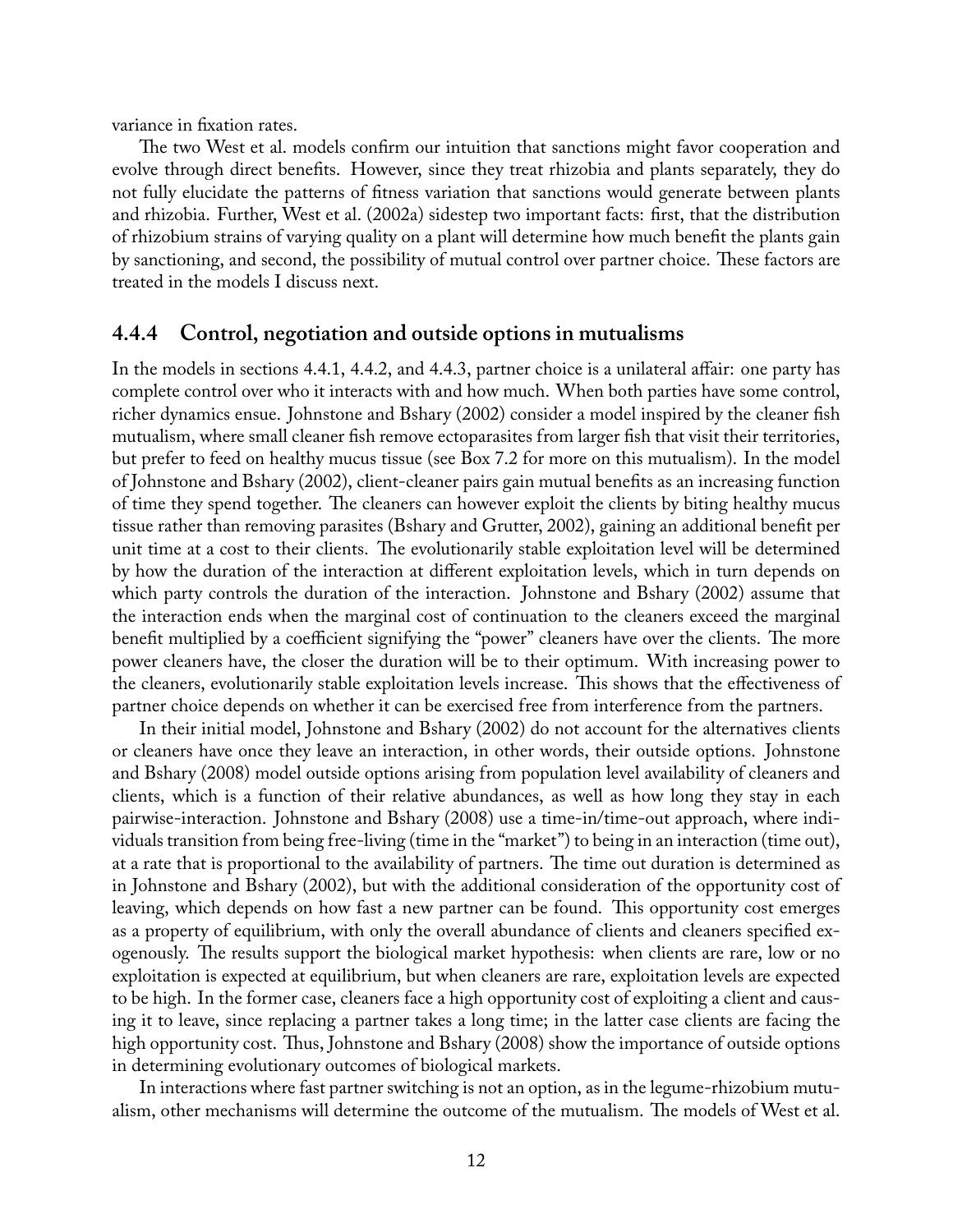(2002a,b) assume that the nitrogen fixation rates are "sealed bids", determined by the rhizobium genotype only, while the plant responds to these bids. We (Akçay and Roughgarden, 2007) investigated an alternative where the fixation rates are the result of a "negotiation" process. The key idea is that once a nodule is established, there will a range of carbon and nitrogen exchange rates with a focal nodule that make both the plant and the rhizobia in that nodule better off (grow more) relative to no exchange. But some of these exchange rates will favor the plant more, and some the rhizobia. Where along that continuum the outcome ends up can have important consequences for how partner choice works at the longer time-scale. In the negotiation between bacteria and plants, the "offers" come in the form of stochastic fluctuations in resource fluxes. When these fluctuations increase one party's growth rate while decreasing the other's, we conjectured that there would be a period of costly conflict between the parties (modeled as a war of attrition), in which the party with more to gain (relative to giving in) wins. This simple process converges to the maximum of the product of the plant's and nodule's growth rates. This stable equilibrium point is called the Nash bargaining solution (Nash, 1950; Rubinstein, 1982) in economics and provides a basis for quantitatively predicting the outcome of a negotiation process.

Akçay and Simms (2011) later extended the pairwise negotiation model to negotiation with two nodules, each providing an outside option to the plant vis-a-vis the other and allowing the 'negotiation strategy' of the rhizobia to evolve. In particular, we considered rhizobia that have two evolving traits. The first one is what we anthropomorphically termed "stubbornness", i.e., how hard it is to get a rhizobium strain to increase its nitrogen fixation or decrease carbon intake. A more stubborn strain fixes less nitrogen for more carbon, and thus is less cooperative. Second, a focal nodule could provide a good or bad outside option to the plant, by increasing its nitrogen fixation temporarily when the plant is negotiating with the other nodule. This outside option trait is nearly neutral for the focal nodule, since it is only a temporary increase in nitrogen fixation and does not affect equilibrium fixation rate for the focal nodule directly. When the more stubborn (less cooperative) nodule has a lower growth rate than the more cooperative nodule, we can say the plant is exercising effective partner choice (or sanctions). We show that this requires that the less stubborn strain also provides a better outside option to the plant, and not otherwise. This finding provides a potential explanation for why some studies of the legume-rhizobium symbiosis show effective partner choice (Kiers et al., 2003; Simms et al., 2006; Kiers et al., 2006), but others do not (Marco et al., 2009; Gubry-Rangin et al., 2010). Strikingly, regardless of whether partner choice is effective, selection for stubbornness (i.e., against cooperation) is always positive. This is because the plant has incomplete control over partner choice, and all else being equal, a more stubborn rhizobium strain will always extract more resources from the plant. To counteract this selection, a positive feedback at the whole-plant level is required, so that nodules on plants that grow better do better altogether. This finding shows that phenotypic feedbacks and selection at multiple levels might be required to overcome the limitations of partner choice when both parties have control over the interaction (see Box 5.2).

Grman et al. (2012) recently combined the Nash bargaining approach of Akçay and Roughgarden (2007) with the comparative advantage model of Schwartz and Hoeksema (1998) to ask how a negotiated exchange rate affect the evolution of specialization in a plant-mycorrhizal mutualism. Mycorrhizal fungi infect the roots of a wide variety of plants, and trade nutrients they acquire from the soil with the plant for carbon (Smith and Read, 2008). Grman et al. (2012) find that specialization is somewhat less likely with negotiated exchange, since it makes a party completely dependent on the partner (i.e., reduces the outside options) and means a worse bargaining outcome. Nev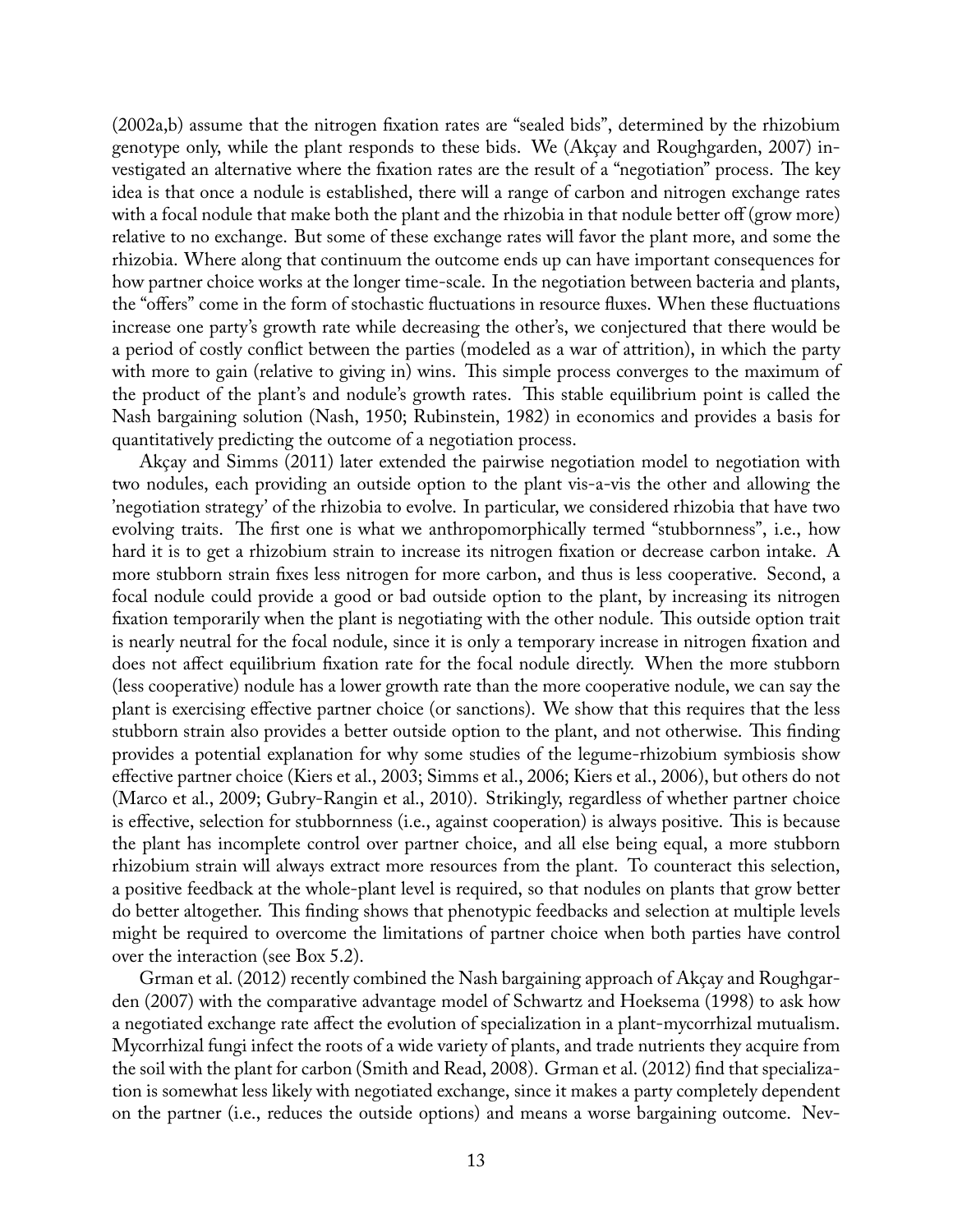ertheless, for empirically derived parameter regimes, specialization (especially of the fungus into nutrient uptake) does occur at the equilibrium. This study and Johnstone and Bshary (2008) together demonstrate the utility of combining models that apply at pair- and population-levels (see Box 2, and section 4.6.1).

The general message from the set of models in this subsection is that the outcome of a mutualism depends strongly on the mechanisms of control each party has over partners and the relative outside options (e.g., alternative partners, ability to take up resources from the environment, etc.) each party has. This fact sets the stage for rich evolutionary and ecological dynamics that have not been fully explored yet.

#### **4.4.5 Screening**

An alternative to trying to stop a partner's exploitation during the interaction is to not associate with an exploiter in the first place. In the cleaner fish mutualism, for example, clients choose to interact with only non-exploiting partners, as determined by own experience or observing interactions with others (Bshary and Grutter, 2002, 2006). As discussed in 4.4.1, such "market choice" can preclude the evolution of exploitation, but it requires that clients get reliable information in the face of incentives by the cleaners to misrepresent.

This is a problem that has direct analogies in economics: when a business wants to hire new employees, it will have imperfect information about the quality of the applicants. Obviously, applicants for the vacancy have an incentive to exaggerate their abilities. One way to resolve this problem is to make the applicants reliably signal their quality before the interaction, which usually involves costly signals (Spence 1973; the same idea was proposed independently in biology as the handicap principle by Zahavi 1975). But an entirely different way of separating high and low-quality applicants is to let them sort themselves out. This is termed "screening" in economics (Rothschild and Stiglitz, 1976; Riley, 2001). For example, a firm can offer a job contract to a candidate that entails a low salary with a big bonus that is only paid if a certain performance criterion (e.g., sales volume) is satisfied. Candidates that know they cannot satisfy the criterion will have no incentive to accept the offer, and those that do accept it will automatically have the correct incentives to work hard, without the need for constant monitoring by their employer. The result mimics effective partner choice, but there is no explicit signaling of quality, or evaluation of partners by the chooser.

A series of recent papers proposed that screening theory can be applied to understand mutualisms (Archetti et al., 2011; Scheuring and Yu, 2012). Archetti et al. (2011) use the symbiosis between the Hawaiian bobtail squid (*Euprymna scolopes*) and *Vibrio fischeri* bacteria (see Box 6.3) as an example. The bacteria colonize the light organ of the squid, where they emit light that reduces detection of the squid by predators. The luciferase enzyme that is responsible for bioluminescence also happens to remove reactive oxygen species from the interior of the light organ where it can damage the bacterial cells. Archetti et al. interpret this as a screening mechanism: only those bacterial strains that can produce light can survive in this hostile environment. Therefore, for would-be cheaters (strains that don't produce light), colonizing the squid is a fitness dead-end, and only light-producing strains will evolve the traits necessary to colonize the squid. This obviates the need to control cheating after the initial infection, similar to the job offer with bonus example in the previous paragraph.

The second paper, by Scheuring and Yu (2012), proposes a different screening mechanism, based on competition between antibiotic producing bacterial strains. Using a model originally developed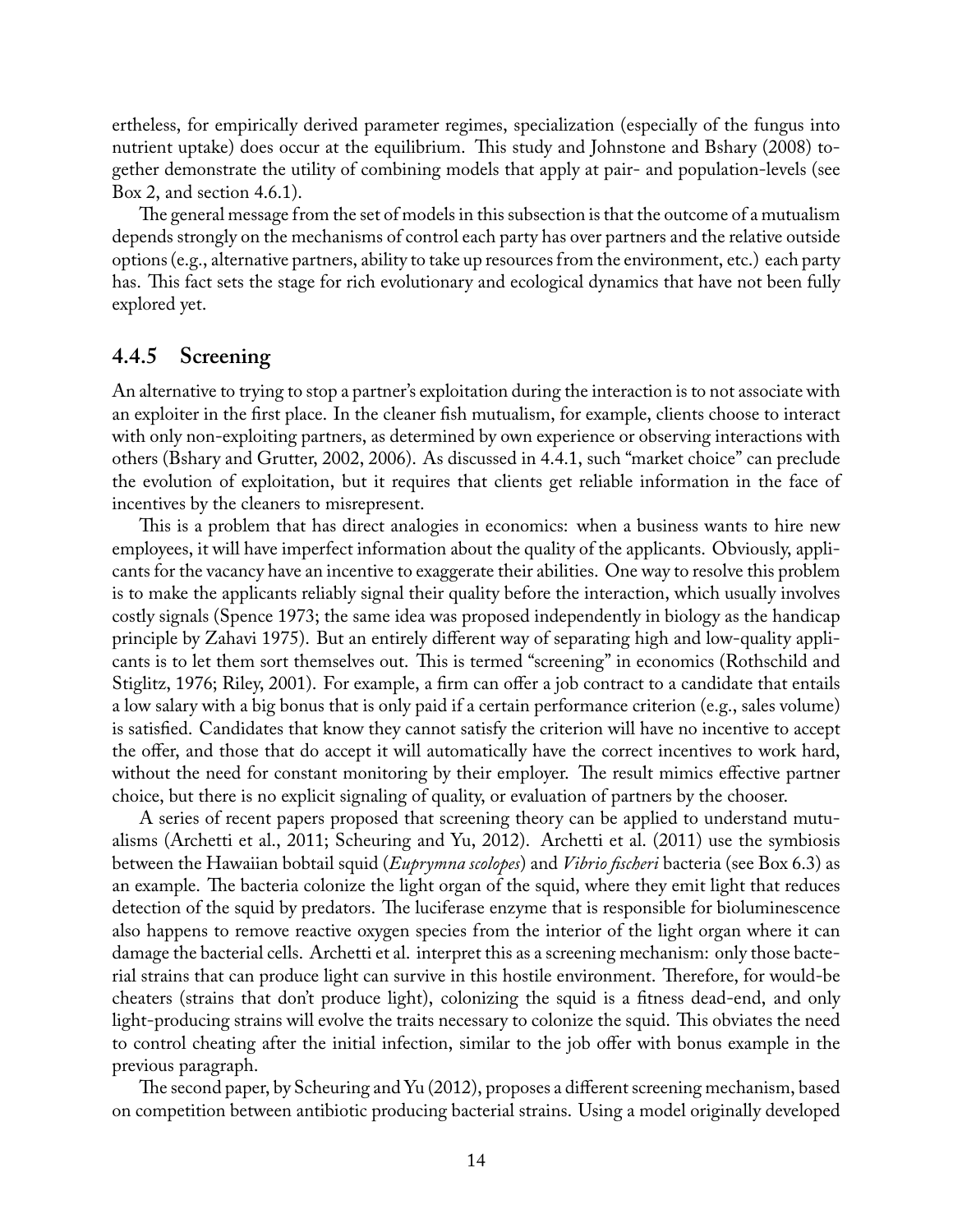by Mao-Jones et al. (2010) for the establishment of coral diseases, Scheuring and Yu argue that the host can screen for a beneficial microbiome by letting the antibiotics produced by beneficial symbionts create the hostile environment for the non-beneficial ones. Following Archetti et al. (2011), they call this mechanism "competitive screening". The crucial divergence of this model from economic screening models is that the symbiont dynamics within a host are bistable: if nonbeneficial microbes initially colonize a host at high frequency, they persist at equilibrium. Thus, unlike standard screening models, the selection on cheaters for not colonizing the host requires some pre-infection partner choice mechanism (or vertical transmission) on the part of the host that results in high initial frequency of beneficial microbes.

### **4.4.6 Economics and mutualisms: a bright future**

This section illustrated how fruitful economic analogies and techniques have been in understanding partner choice and related phenomena in mutualisms. This is not a coincidence of course: mutualisms are exchanges of resources and services between all organisms, whereas economics studies the exchange of resources and services among humans. The future of economic theory of mutualisms seems very bright, with a great deal of work that remains to be done in exploring strategic questions related to mutualisms using game theory, market modeling, and related theories such as signaling and screening.

## **4.5 Evolution and maintenance of diversity in mutualisms**

In nature, most mutualisms involve tremendous variation in how beneficial the different species or strains are to their partners. However, relatively few models have specifically focused on the emergence and maintenance of diversity (more specifically, variation in cooperative phenotypes) in mutualisms.

One of the most sustained theoretical contributions to this question has come from the adaptive dynamics (AD) approach. As described in Box 5.1, AD can be used to find conditions under which selection will cause a population to branch phenotypically, evolving in two different directions. Doebeli and Dieckmann (2000) analyze an instance of such evolutionarily branching in mutualisms as part of a larger compendium of models for adaptive speciation. They consider standard Lotka-Volterra dynamics of two mutualists, but let the interaction coefficients between the species evolve, with more benefits from the interaction if the trait values (e.g., flowering time for a flower and emergence time for its insect pollinator) match, with the trade-off that each species also has an independent (e.g., abiotic) optimum value for the trait. Doebeli and Dieckmann find that if these trait optima are far enough apart evolutionary branching might occur, resulting in two species pairs that match each other well.

One potential objection to Doebeli and Dieckmann's approach is that in their model, the cost of mutualism is due to deviation from some external optimum, rather than costly investments that are beneficial to the partner. This issue is addressed by Ferrière et al. (2002) who consider the evolution of costly provisioning of some resource by partners in an obligate mutualism. Their model incorporates intraspecific competition in each species for both the resources provided by the partner species as well as for some other, mutualism-independent resource. The ecological dynamics of the two populations are stable when rates of resource provision is positive but not too high. Cheat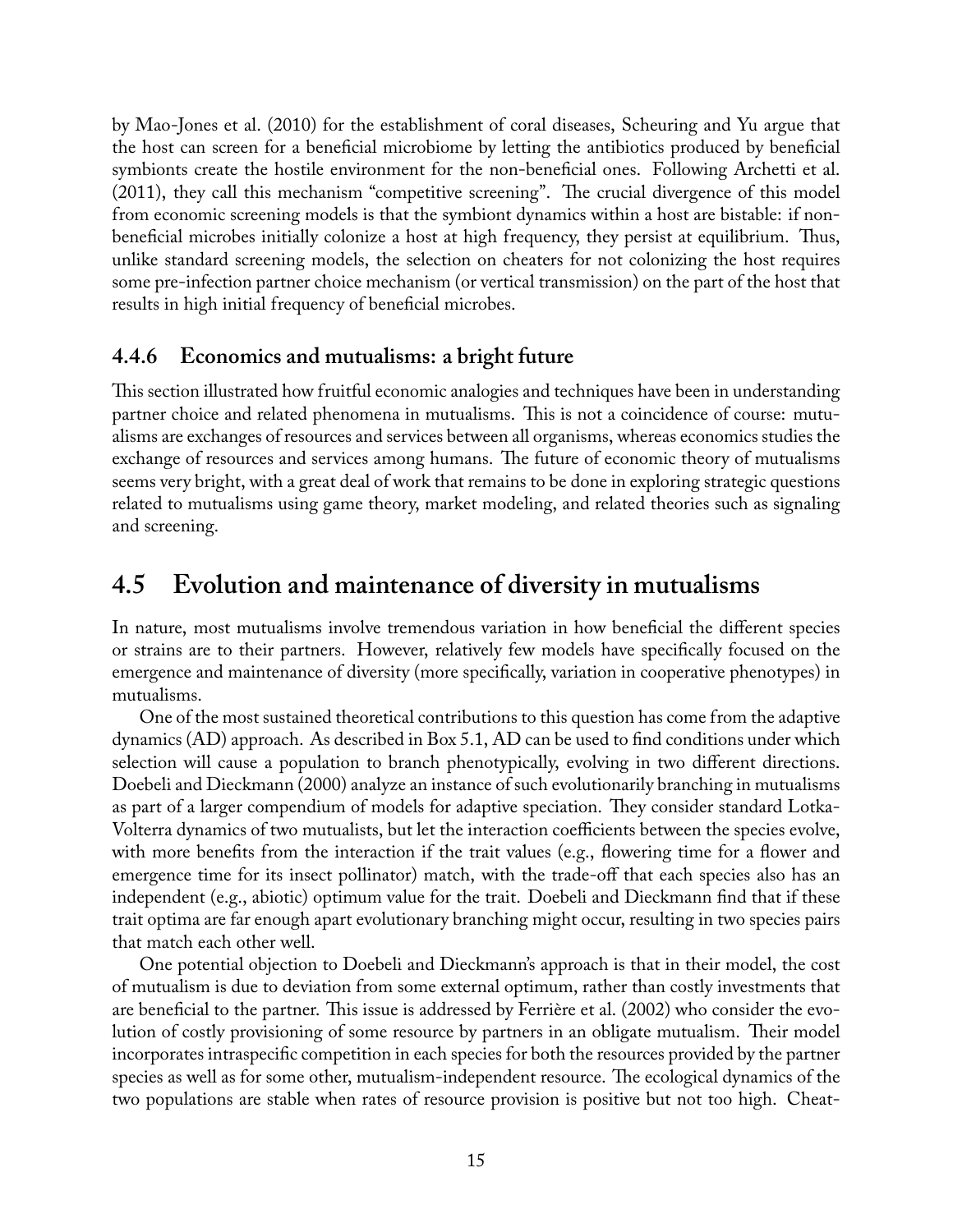ing can destabilize mutualism evolutionarily (and lead populations to extinction) when individuals compete equally well for partner-provided resources regardless of their own provision. A competitive advantage for better mutualists –not surprisingly– counteracts cheating, but there is also the potential for evolutionary branching in the provision rate when the competitive advantage of mutualists is accelerating faster than the cost of providing commodities. Biologically, this means that mechanisms such as partner choice that create steep differences between the fitness of good and bad mutualist partners are more likely to create diversity in mutualistic quality.

Ferrière et al. (2007) extend this model to include a third, unrelated species that only exploits its partner, without providing any benefits. They find that if an exploiter invades a system after high levels of cooperation have evolved, it can take over and cause the collapse of the mutualism. In contrast, if the exploiter invades the system early, the provision rates evolve to lower stable values, but are also immune to further invasion by exploiters, similar to what was found by Golubski and Klausmeier (2010) in an "ultimatum game" model. In the same three-species setting, Jones et al. (2009) further find that the intensity of intraspecific competition among the mutualists and exploiters mediates their coexistence, with high intraspecific competition in both promoting coexistence, and low competition in one tending to drive the other to extinction.

Borrowing an approach from ecological coexistence theory, Hoeksema and Kummel (2003) use a patch occupancy model to explore how cooperative genotypes (in their case, of mycorrhizae) can coexist with non-cooperative genotypes. In contrast to the AD models, they assume the cooperative genotypes are actually competitively inferior to the non-cooperative types, due to their costly resource provisioning. Nonetheless, both can survive if cooperative mycorrhizae is better able to colonize empty root tips as they appear. This is one of the few models that has investigated the trade-offs between different traits affecting mutualist performance, which is likely to be of importance in maintaining mutualism variation.

## **4.6 Future directions**

#### **4.6.1 Integrating mechanisms and modeling approaches**

The main message of this chapter is that there are many different mechanisms and selective pathways can resolve conflicts in mutualisms. Existing models tend to consider each selective pathway in isolation, but it is likely that multiple mechanisms frequently operate at the same time, and at different levels. For example, the model of (Akçay and Simms, 2011) for the legume-rhizobium mutualism suggest that the interaction of feedbacks at the nodule and whole plant level determines whether there will be selection for cooperation or not. Box 5.2 by Simms and Porter discuss in more detail the multiple levels of selection in a hierarchically organized symbiosis. Using the legumerhizobium mutualism as an example, they argue that phenotypic feedbacks and population structure at different scales generate different selection pressures at multiple levels of selection. The net outcome of selection on symbiosis traits is determined by the interaction of these feedbacks and levels. So far, there has been relatively little theoretical work that tries to integrate feedbacks and selection pressures at multiple levels.

In one of the only attempts to integrate multiple mechanisms, Foster and Wenseleers (2006) consider a model where the fitness of a mutualist of species A depends on the mutualist's own investment, a "passive" phenotypic feedback (akin to by-products) from the partner in response to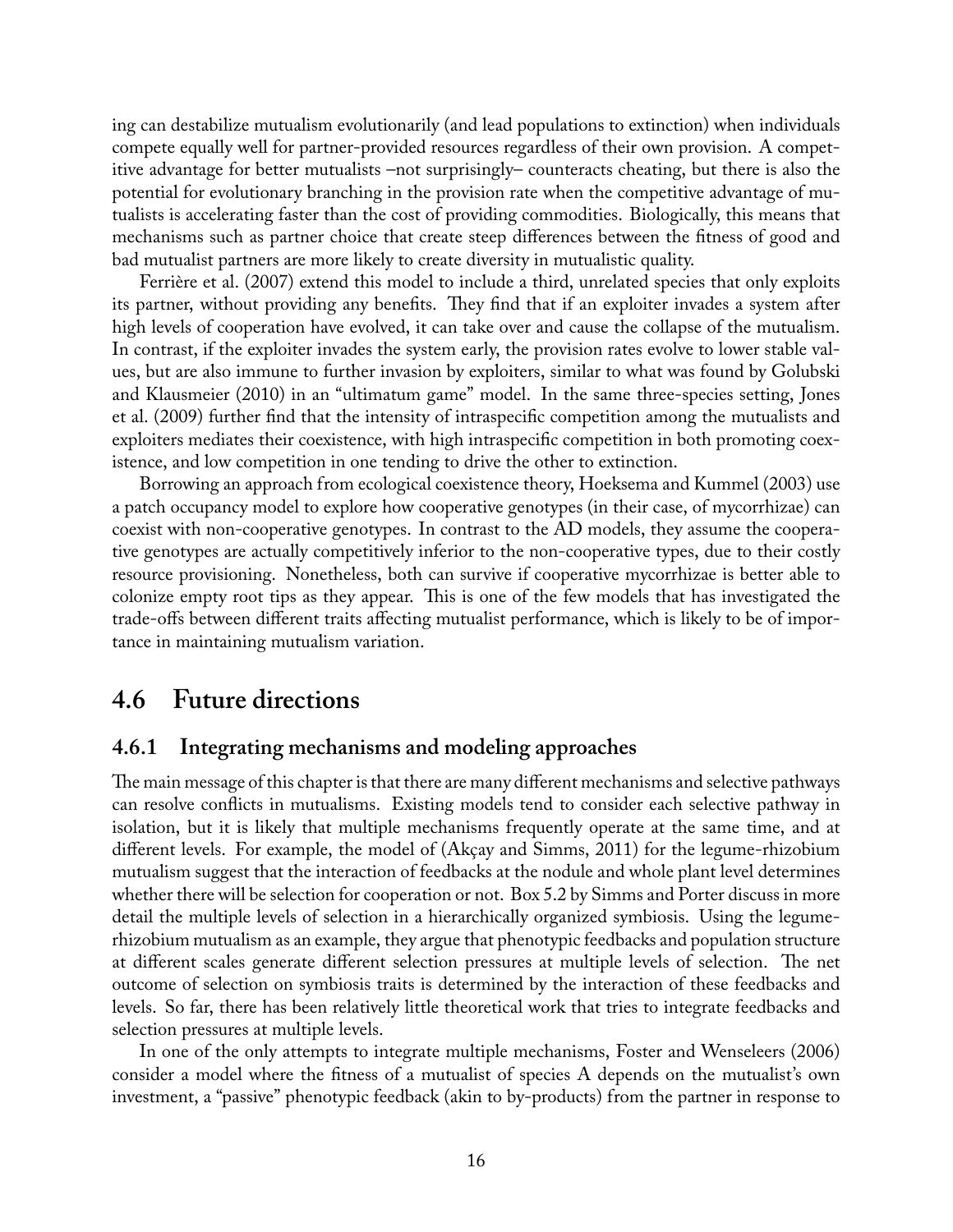investment, active partner choice, and the help received from the partner. They then decompose the latter three feedbacks as a product of a total potential benefit, the realized fraction of the potential (due to the degree of fidelity between the partners), and the relatedness of species A individuals that benefit from each feedback, and write the first-order condition for increased investment (i.e., the total derivative of fitness with respect to A's investment) in this expanded form. Interpreting this equation, Foster and Wenseleers argue that passive feedbacks and active partner choice should play a more important role in promoting mutualisms than genetic associations between species. Importantly, Foster and Wenseleers make explicit that different processes might operate at different scales, and therefore be subject to different population structures, summarized by their separate relatedness coefficients. On the other hand, the way they model phenotypic feedbacks precludes any interaction between these processes; in particular, each species' investment phenotype is assumed to be independent from these feedbacks. This would be inconsistent with what most people regard as active or passive phenotypic feedbacks, in which, say, a positive feedback to a good mutualist would most likely be higher mutualistic investment into that partner (e.g. Doebeli and Knowlton, 1998). When feedbacks occur over investments, a variety of models find that the genetic associations and phenotypic feedback coefficients interact both multiplicatively and additively (Lehmann and Keller, 2006; McGlothlin et al., 2010; Akçay and Van Cleve, 2012; Van Cleve and Akçay, 2014, section 4.3), and Foster and Wenseleer's conclusions will likely change.

#### **Box 2: Phenotypic feedbacks and multilevel selection in mutualisms Ellen Simms and Stephanie Porter**

Costly cooperative investments trade off with individual fitness and directly select for cheating (earlier in chapter; Fig 1A), but positive host responses to symbiont cooperation can counter selection for cheating (Fig 1B; sections 4.3, 4.4, and 4.6.3). These phenotypic feedbacks can align partners' fitness (Sachs et al., 2004) and produce positive net fitness covariance between partners (Fig 1C), despite the potential benefits of cheating.



Figure 1: Direct symbiont fitness cost,  $W^d_S$ , as a function of resources allocated to cooperation phenotype,  $z_{s}$  (A). Indirect symbiont fitness benefit  $W^{i}_{S}$ , as a function of symbiont cooperation phenotype, resulting from feedback from the host (B). Net fitness alignment of host, *WH*, and symbiont fitness  $W<sub>S</sub>$  in stable mutualism (C).

Many mutualisms exhibit hierarchical spatial organization delimited by modules. Examples include flowers in the yucca-moth interaction, inflorescences in the wasp-fig interaction and nodules in the legume-rhizobium interaction. Hierarchical spatial organization of symbionts creates the potential for multi-level selection (Okasha, 2006). Therefore, exclusively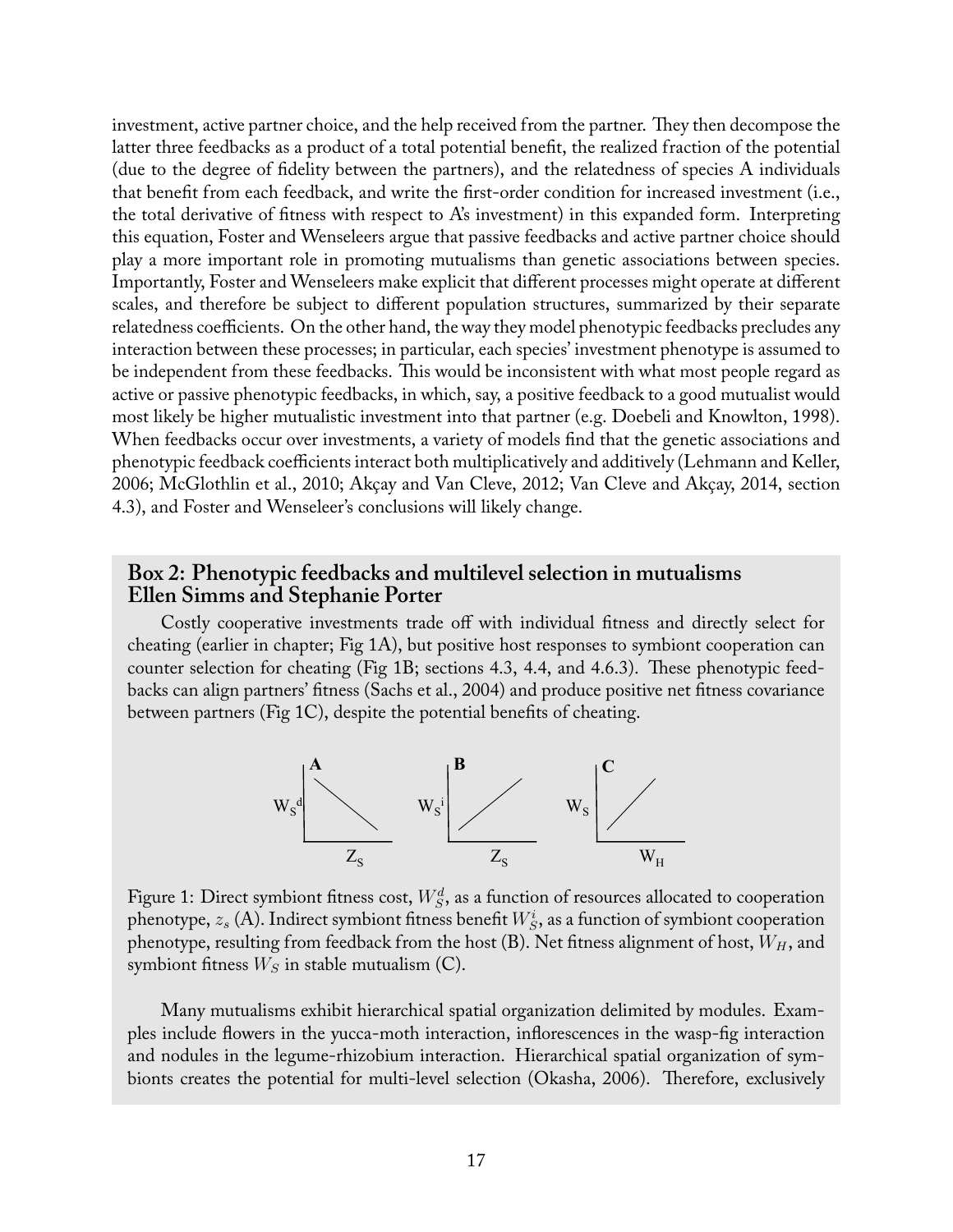measuring selection and feedbacks at only one level - among modules, for example - would be inadequate for predicting the evolution of cooperation if multiple symbiont genotypes occur within a module or feedbacks and selection can occur at levels above and/or below the module (e.g., see discussion of Akçay and Simms, 2011, in section 4.4.4).

The legume-rhizobium mutualism offers an especially interesting case for examining multilevel selection on symbionts. Soil-dwelling rhizobium bacteria infect legume roots, stimulate nodule formation, proliferate, and may differentiate to fix nitrogen in exchange for plantderived photosynthates (Oldroyd et al., 2011). Nodules can contain one or more rhizobium genotypes (Friesen and Mathias, 2010). Reproductive rhizobium cells return to soil populations upon nodule senescence and symbiosis is re-initiated with each new nodule. Thus, the scales of selection relevant to the maintenance of cooperative rhizobia are: 1) among free-living rhizobium cells, 2) among rhizobium genotypes within a mixed nodule, 3) among nodules, and 4) among plants (Fig 2). Further, phenotypic feedbacks by hosts can modulate selection within each host generation.



Figure 2: Levels of selection and phenotypic feedbacks relevant to the maintenance of cooperative rhizobia. Dark circles, cooperative rhizobia; light circles, uncooperative rhizobia.

Selection on cooperation in the legume-rhizobium symbiosis may differ in sign and magnitude among levels. Less cooperative rhizobia might better survive in soil or compete for nodulation sites (Denison and Kiers, 2011; Oldroyd et al., 2011), leading to selection against rhizobium cooperation, but phenotypic feedback via host choice prior to nodule formation can favor more cooperative rhizobium cells (Heath and Tiffin, 2009). After infection, sanctions (Kiers et al., 2003) or partner fidelity feedback (Bull and Rice, 1991; Sachs et al., 2004) can favor nodules with rhizobium subpopulations that express greater cooperation, leading to positive selection at the nodule level. If less-cooperative rhizobia could manipulate host responses or free-ride within mixed nodules then direct selection would favor less cooperative rhizobia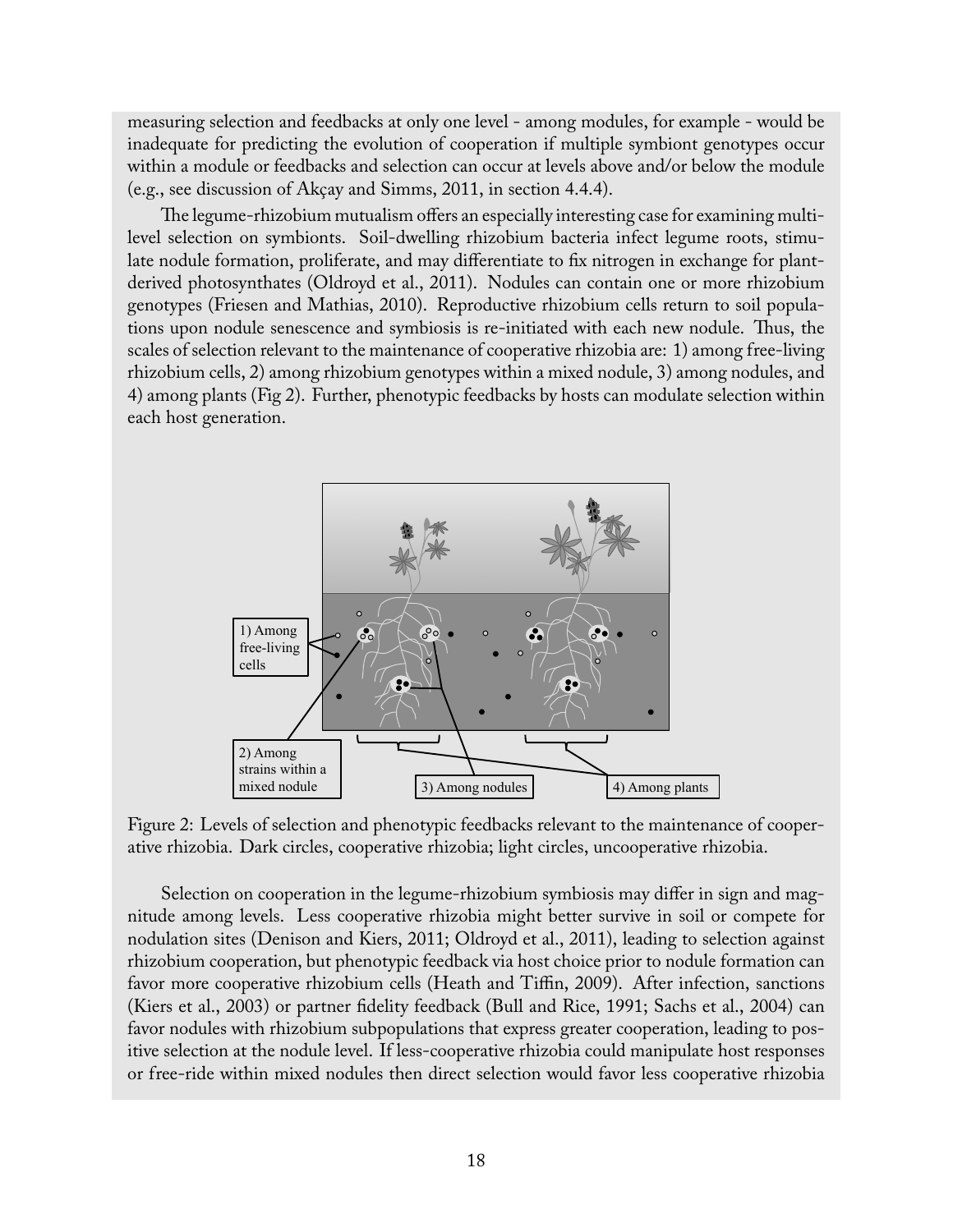within nodule subpopulations (Friesen and Mathias, 2010). However, rhizobium cheating might reduce host fitness and thereby favor cooperation via selection at the level of the entire host. Phenotypic feedback by hosts could also create cell-level selection by favoring morecooperative rhizobium cells within a nodule. Thus, understanding the maintenance of cooperation in this symbiosis requires accounting for the levels, signs, and relative magnitudes of selection in the soil, in nodules, and among plants.

This accounting will be complicated by environmental variation that could dynamically shift the relative magnitudes of selection and host responses across scales. Increasing soil rhizobium density increases the number of mixed infection nodules on a host (Friesen and Mathias, 2010; Sachs et al., 2010), which would increase within-nodule selection for cheating if uncooperative rhizobia were more fit than cooperative genotypes within mixed infection nodules. Host ontogeny affects the magnitude of selection at the level of the whole host. Seedlings host few nodules and if early viability selection on seedlings dominates selection among plants, then plant-level selection for rhizobium cooperation could be strong. However, the number of nodules, and thus the potential diversity of symbionts sharing a host, increases as plants mature, which reduces whole-plant level selection.

The availability of traded resources could also impact selection (Heath and Tiffin, 2009; Akçay and Simms, 2011). For example, shading and high external nitrogen both increase carbon limitation, leading plants to drive a harder bargain with rhizobia and thus favor "morestubborn" rhizobia that are poorer nitrogen fixers. However, if shading resulted from interplant competition, it could strengthen viability selection among plants, thereby increasing whole-plant level selection in favor of rhizobial cooperation. High soil nitrate availability reduces nodulation rates via autoregulation of nodulation, which could also increase selection for cooperation if it strengthened pre-infection partner choice. While we have highlighted levels of selection that we expect to be sensitive to external contexts, further development of this hypothesis requires more explicit theoretical models to clarify the implications of such selection, as well as empirical measurements of selection on symbionts at multiple scales in contrasting environmental conditions. This research will improve predictions about the evolution of cooperation within realistically rich patterns of environmental heterogeneity.

### **References**

- Akçay, E. and Simms, E. L. (2011). Negotiation, sanctions, and context dependency in the legume-Rhizobium mutualism. *The American naturalist*, 178(1):1–14.
- Bull, J. J. and Rice, W. R. (1991). Distinguishing mechanisms for the evolution of co-operation. *Journal of Theoretical Biology*, 149:63–74.
- Denison, R. F. and Kiers, E. T. (2011). Life histories of symbiotic rhizobia and mycorrhizal fungi. *Current biology : CB*, 21(18):R775–85.
- Friesen, M. L. and Mathias, a. (2010). Mixed infections may promote diversification of mutualistic symbionts: why are there ineffective rhizobia? *Journal of Evolutionary Biology*, 23:323– 334.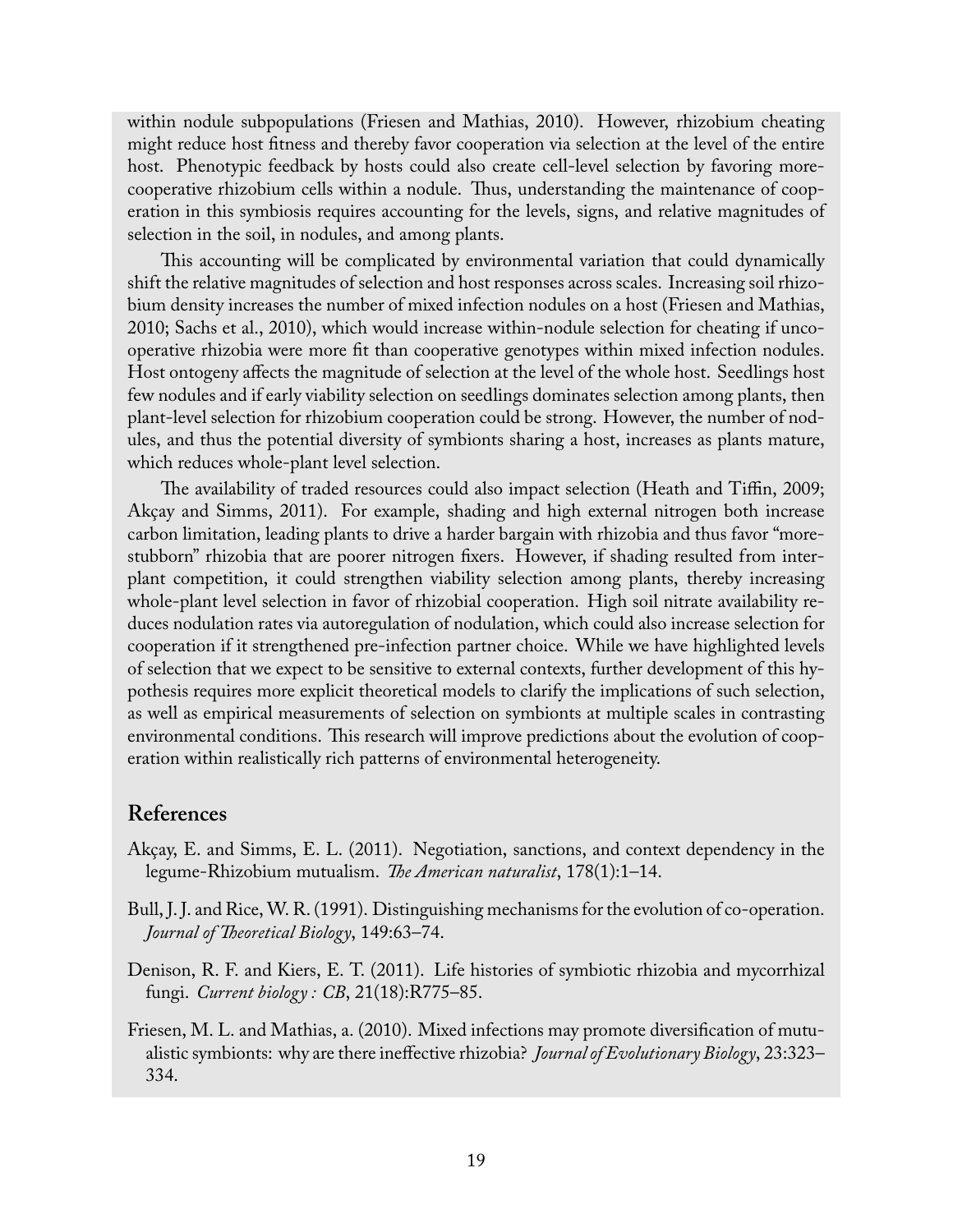- Heath, K. D. and Tiffin, P. (2009). Stabilizing mechanisms in a legume–rhizobium mutualism. *Evolution*, 63(3):652–662.
- Kiers, E. T., Rousseau, R. A., West, S. A., and Denison, R. F. (2003). Host sanctions and the legume-rhizobium mutualism. *Nature*, 425:78–81.
- Okasha, S. (2006). *Evolution and the levels of selection*. Oxford University Press.
- Oldroyd, G. E., Murray, J. D., Poole, P. S., and Downie, J. A. (2011). The rules of engagement in the legume-rhizobial symbiosis. *Annual review of genetics*, 45:119–144.
- Sachs, J. L., Mueller, U. G., Wilcox, T. P., and Bull, J. J. (2004). The evolution of cooperation. *Quarterly Review of Biology*, 79(2):135–160.
- Sachs, J. L., Russell, J. E., Lii, Y. E., Black, K. C., Lopez, G., and Patil, a. S. (2010). Host control over infection and proliferation of a cheater symbiont. *Journal of Evolutionary Biology*, 23(9):1919–27.

## **4.6.2 Context dependency**

One of the major lessons from the past couple of decades in mutualism research is that the benefits from most mutualisms (or even whether the interaction is mutualistic or not) depend on both the biotic and abiotic context (see Chapter 11). Increasingly it appears that most variation we see in the costs and benefits of mutualisms in nature are due to these context-dependent effects. Identifying cheaters unequivocally in nature has been challenging (see Chapter 7). One important source of context dependency is the evolved phenotypic feedbacks (partner fidelity or partner choice) that stabilize mutualisms. For example, in the relative sanctions model of West et al. (2002b), rhizobium fitness depends on the other strains connecting the same plant, because the plant's partner choice is relative to the mean nitrogen fixation rate. Models that explicitly focus on the causes and consequences of context dependency either due to environment (Pringle et al., 2013), life-history variation (Palmer et al., 2010), or phenotypic responses (Akçay and Simms, 2011) will be useful in understanding the variation in the costs and benefits of mutualisms in the environment. Coupling these models with the ecological and resource dynamics of the mutualisms (e.g., soil nitrogen and plant interspecific competition in the legume-rhizobium case) will also help predict the responses of mutualistic interactions to global change (Kiers et al., 2010).

### **4.6.3 Alignment of evolutionary interests**

With the focus on the cheater problem in the literature (see Sachs, Chapter 7), it is easy to conclude mutualisms as a constant battleground. However, empirical research shows broad alignment of interest between parties in most, if not all, mutualisms (e.g. Friesen, 2012, see also Chapter 7). Yet, most theory is based on the assumption that mutualisms must have an underlying conflict of interests. This assumption is certainly supported by what we know about "first principles" in many mutualisms, for example, the fact nitrogen fixation *is* energetically costly for rhizobia. At face value, we seem to have a mismatch between theory and empirical findings. But a more nuanced reading of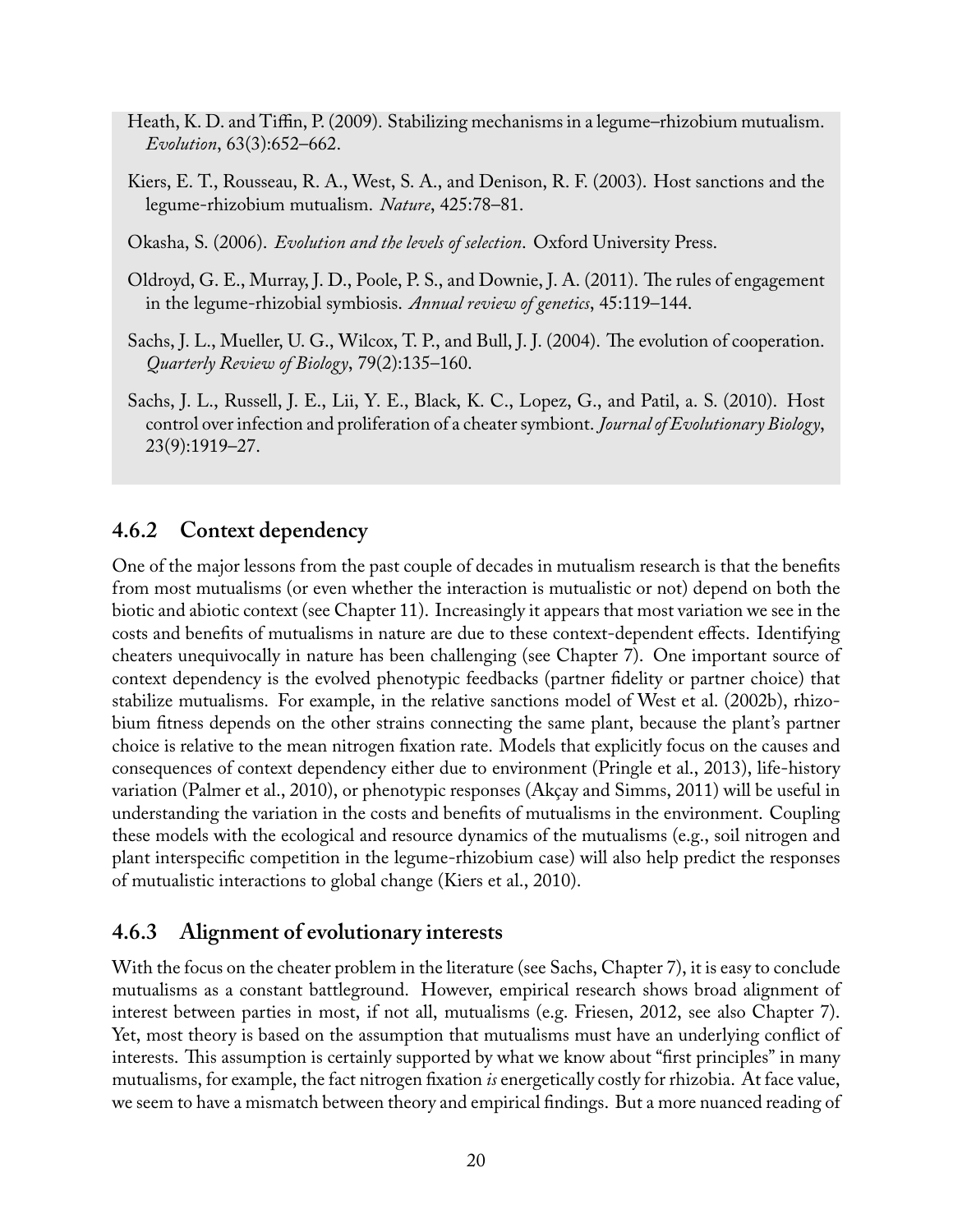the theory suggests a different interpretation. All of the mechanisms discussed in this chapter that increase mutualistic genotypes' fitness relative to cheaters as implicitly aligning the evolutionary interests of the parties. In this view, mutualisms are rife with *potential* for conflicts of interests, but these are resolved through one or more mechanisms. Equivalently, one might say that mutualisms evolve only when the underlying conflicts of interests are sufficiently resolved.

Alignment of interests therefore provides a complementary perspective to the cheating problem. However, theoretical literature only recently started to focus explicitly on resolving conflicts of interests. Along these lines, Worden and Levin (2007) consider a population that starts out playing a prisoner's dilemma game, but is subject to mutations that change the payoff matrix of the game. They show that eventually, the population evolves to play a game of perfectly aligned interests. The evolution towards mutual interest is unconstrained because Worden and Levin assume no cost to helping (or not hurting) one's partner. Later, we (Akçay and Simms, 2011) analyzed a related model where the mutation that gives an incentive to the partner to cooperate is costly to the focal individual. We showed that despite costs, such incentives can invade a population if they are sufficiently big to induce the partner to put up with cheating. Interestingly, under a diploid population genetic model, a stable polymorphism arises between the different alleles that modify the game. The result is a rich diversity of game structures that coexist in a population. Behaviorally, even though defecting individuals on average have higher fitness than cooperators, the system is nonetheless stable, because the genetic polymorphism is not in the behavior itself, but the games individuals play. These models have not yet been extended to interactions between species, which represents a fruitful avenue for future research. It will also be important to develop a formal framework to measure and quantify the alignment of fitness interests. Quantitative genetic theory is likely to provide an good basis for such a theory.

Alignment of interests is a harder problem to solve when there is asymmetric or private information (i.e., one party can condition its behavior on some information while the other party cannot), as in the signaling or screening models discussed in section 4.4.5. The theory of mechanism design in economics (Myerson, 1979; Myerson and Satterthwaite, 1983; Akçay et al., 2012) deals with these situations and concerns itself with finding games that achieve the best outcome (defined according to some performance measure) given private information and conflicts of interests. In general, it is not always possible to achieve full efficiency (i.e., taking advantage of all the opportunities for mutual benefit) when parties are privately informed (Myerson and Satterthwaite, 1983; Akçay et al., 2012). However, mechanism design provides techniques to compute game structures that achieve a second-best outcome given the constraints of private information. If one makes the working assumption that natural selection modifies games to achieve the most mutual benefit that is compatible with individual-level selection, these second-best mechanisms provide testable hypotheses about what we might expect to see in nature. More importantly, an evolutionary version of mechanism design theory can open the door to a deeper understanding of how natural selection structures biological organization for mutual benefit in both mutualisms and within-species cooperation (Akçay et al., 2010).

#### **4.6.4 Conclusion**

This chapter presented a survey of the main ideas that have been influential in mutualism research. It is of course impossible to be all-inclusive (the existing literature is already too big for that), but I have tried to highlight the principle ideas in evolutionary theory of mutualisms and the mod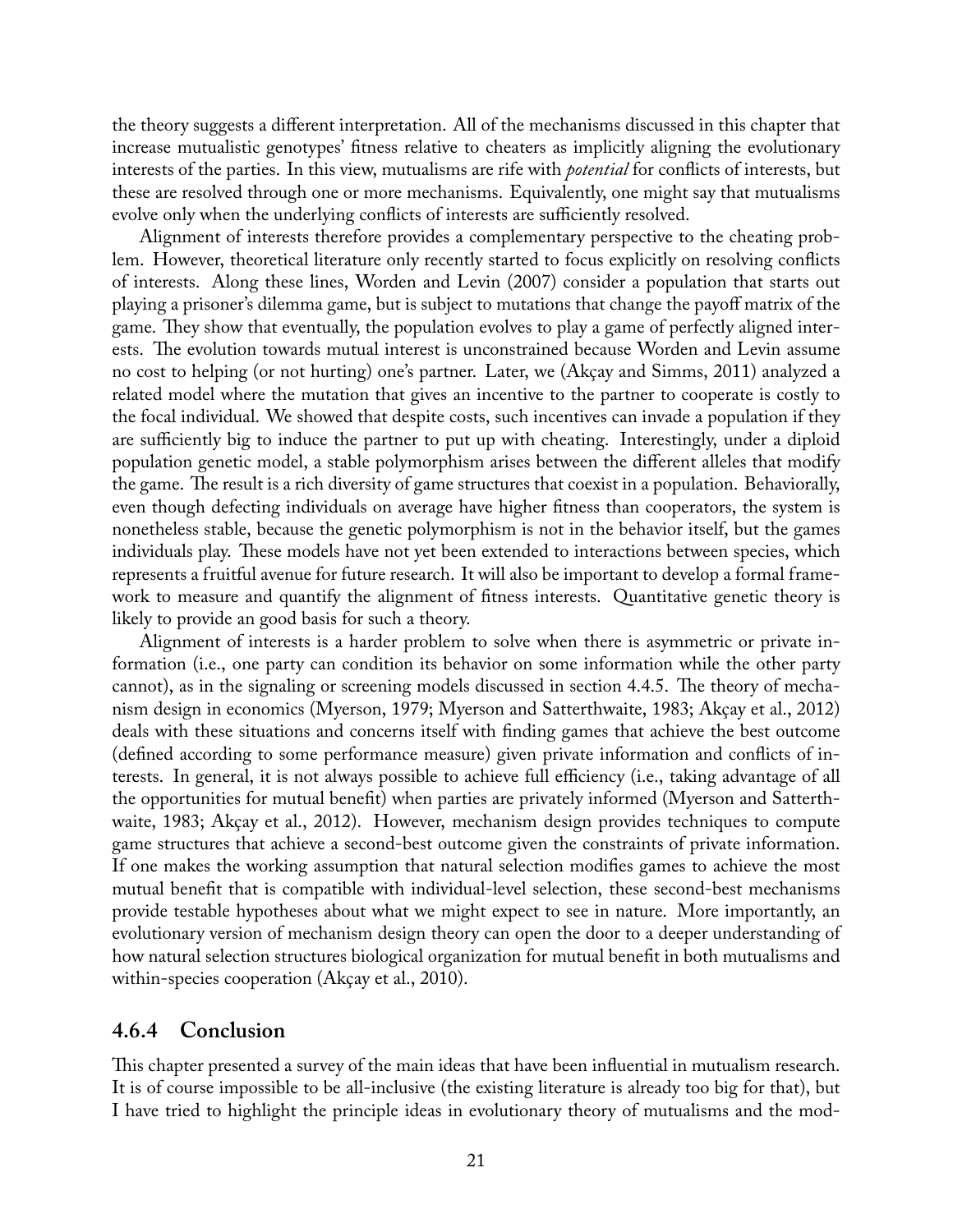eling approaches used to address them. We are beginning to see a new generation of theoretical approaches to social evolution and mutualisms, and these hold the promise of both uncovering new theoretical principles but also bringing models closer to data. When this book is updated in a few decades we will surely to see the fruits of that effort.

### **References**

- Akçay, E., Meirowitz, A., Ramsay, K. W., and Levin, S. A. (2012). Evolution of cooperation and skew under imperfect information. *Proceedings of the National Academy of Sciences*, 109(37):14936–14941.
- Akçay, E., Roughgarden, J., Fearon, J. D., Ferejohn, J. A., and Weingast, B. (2010). Biological institutions: the political science of animal cooperation. working paper.
- Akçay, E. and Roughgarden, J. (2007). Negotiation of mutualism: rhizobia and legumes. *Proc. R. Soc. B*, 274(1606):25–32.
- Akçay, E. and Simms, E. L. (2011). Negotiation, sanctions, and context dependency in the legume-Rhizobium mutualism. *The American naturalist*, 178(1):1–14.
- Akçay, E. and Van Cleve, J. (2012). Behavioral responses in structured populations pave the way to group optimality. *The American Naturalist*, 179(2):257–269.
- Akçay, E., Van Cleve, J., Feldman, M. W., and Roughgarden, J. (2009). A theory for the evolution of other-regard integrating proximate and ultimate perspectives. *Proc. Natl. Acad. Sci. USA*, 106(45):19061–6.
- Archetti, M., Ubeda, F., Fudenberg, D., Green, J., Pierce, N. E., and Yu, D. W. (2011). Let the right one in: a microeconomic approach to partner choice in mutualisms. *The American naturalist*, 177(1):75–85.
- Axelrod, R. and Hamilton, W. D. (1981). The evolution of cooperation. *Science*, 211:1390–1396.
- Bever, J. D. and Simms, E. L. (2000). Evolution of nitrogen fixation in spatially structured populations of rhizobium. *Heredity*, 85(4):366–372.
- Bshary, R. and Grutter, A. S. (2002). Asymmetric cheating opportunities and partner control in a cleaner fish mutualism. *Anim. Behav.*, 63:547–555.
- Bshary, R. and Grutter, A. S. (2006). Image scoring and cooperation in a cleaner fish mutualism. *Nature*, 441(7096):975–978.
- Bull, J. J. and Rice, W. R. (1991). Distinguishing mechanisms for the evolution of co-operation. *Journal of Theoretical Biology*, 149:63–74.
- Denison, R. F. (2000). Legume sanctions and the evolution of symbiotic cooperation by rhizobia. *American Naturalist*, 156:567–576.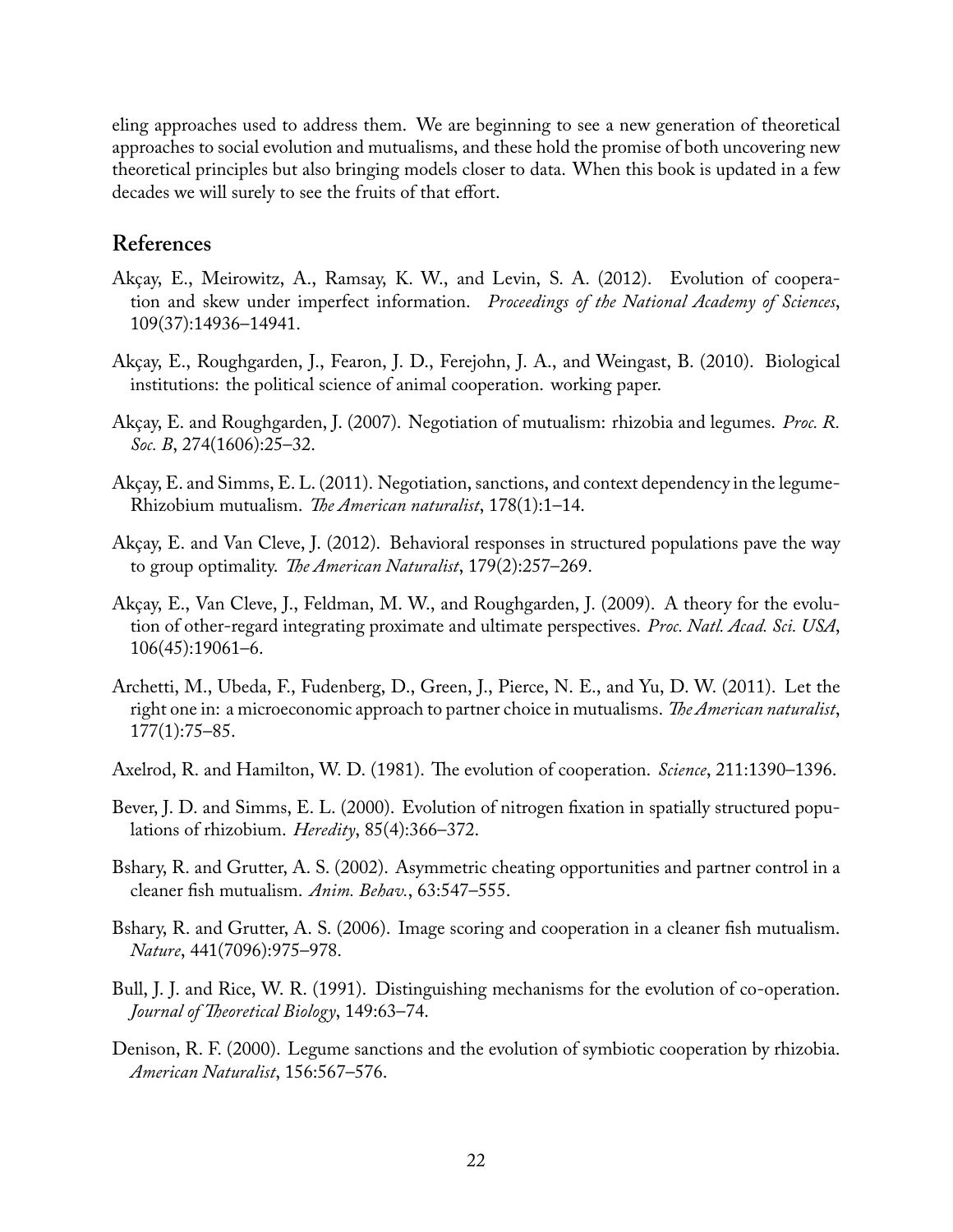- Dieckmann, U. and Law, R. (1996). The dynamical theory of coevolution: a derivation from stochastic ecological processes. *Journal of Mathematical Biology*, 34(5):579–612.
- Doebeli, M. and Dieckmann, U. (2000). Evolutionary branching and sympatric speciation caused by different types of ecological interactions. *The american naturalist*, 156(S4):S77–S101.
- Doebeli, M. and Knowlton, N. (1998). The evolution of interspecific mutualisms. *Proc. Natl. Acad. Sci. USA*, 95(15):8676–8680.
- Ewald, P. W. (1987). Transmission modes and evolution of the parasitism-mutualism continuum. *Annals of the New York Academy of Sciences*, 503:295–306.
- Ferdy, J.-B. and Godelle, B. (2005). Diversification of transmission modes and the evolution of mutualism. *American Naturalist*, 166(5):613–27.
- Ferrière, R., Bronstein, J. L., Rinaldi, S., Law, R., and Gauduchon, M. (2002). Cheating and the evolutionary stability of mutualisms. *Proc. R. Soc. B*, 269(1493):773–80.
- Ferrière, R., Gauduchon, M., and Bronstein, J. L. (2007). Evolution and persistence of obligate mutualists and exploiters: competition for partners and evolutionary immunization. *Ecology letters*, 10(2):115–26.
- Fine, P. E. (1975). Vectors and vertical transmission: an epidemiologic perspective. *Annals of the New York Academy of Sciences*, 266(1):173–194.
- Foster, K. R. and Kokko, H. (2006). Cheating can stabilize cooperation in mutualisms. *Proc. R. Soc. B*, 273(1598):2233–9.
- Foster, K. R. and Wenseleers, T. (2006). A general model for the evolution of mutualisms. *Journal of Evolutionary Biology*, 19:1283–1293.
- Frank, S. (1994). Genetics of mutualism: the evolution of altruism between species. *Journal of Theoretical Biology*, 170(4):393–400.
- Frank, S. (1998). *Foundations of Social Evolution*. Princeton Univ Press, Princeton.
- Frank, S. A. (1997). The price equation, fisher's fundamental theorem, kin selection, and causal analysis. *Evolution*, pages 1712–1729.
- Friesen, M. L. (2012). Widespread fitness alignment in the legume–rhizobium symbiosis. *New Phytologist*, 194(4):1096–1111.
- Golubski, A. J. and Klausmeier, C. A. (2010). Control in mutualisms: combined implications of partner choice and bargaining roles. *Journal of theoretical biology*, 267(4):535–545.
- Grman, E., Robinson, T. M. P., and Klausmeier, C. A. (2012). Ecological specialization and trade affect the outcome of negotiations in mutualism. *The American Naturalist*, 179(5):567–581.
- Gubry-Rangin, C., Garcia, M., and Béna, G. (2010). Partner choice in Medicago truncatula-Sinorhizobium symbiosis. *Proc. R. Soc. B*, 277(1690):1947–51.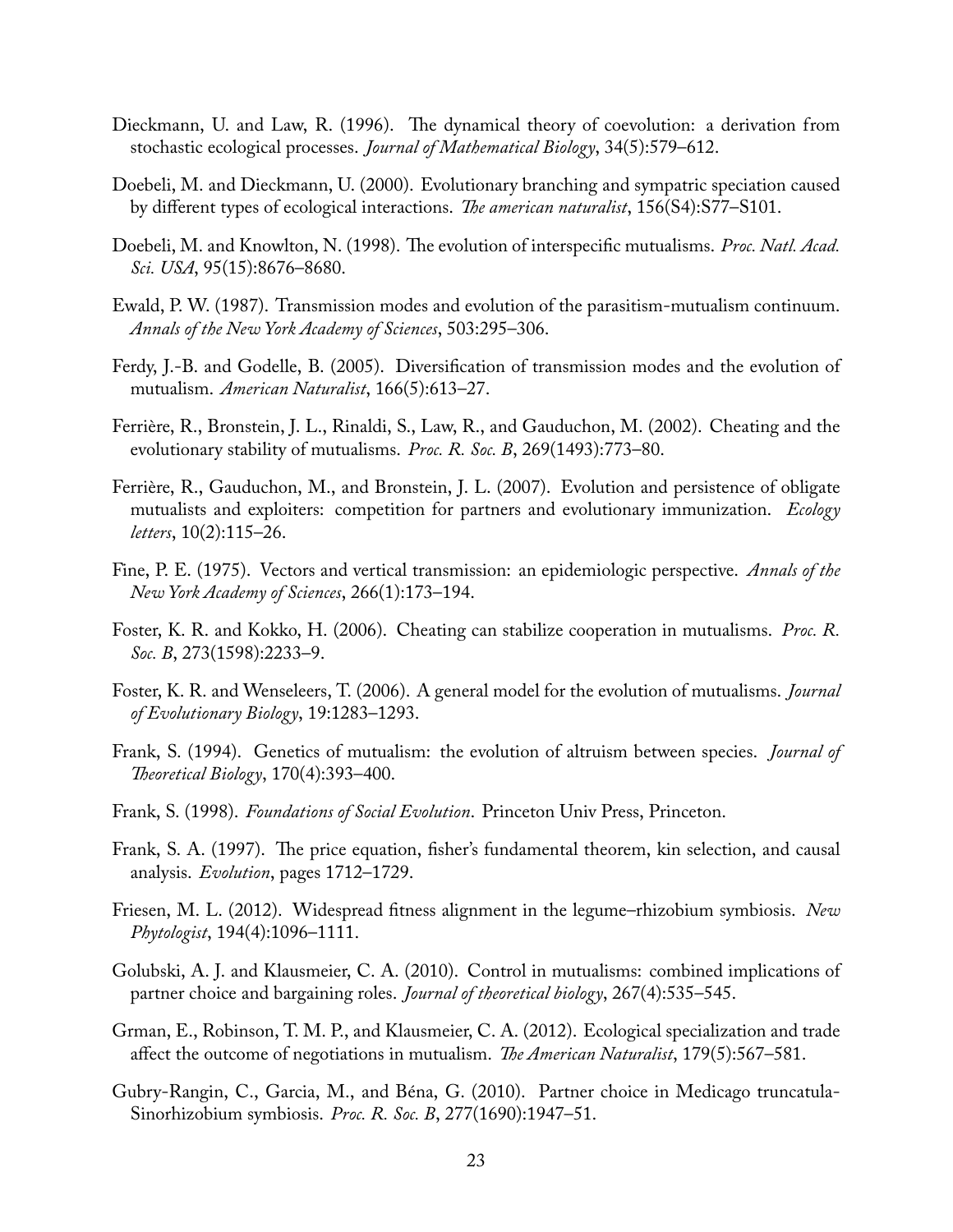- Hamilton, W. D. (1964). The genetical evolution of social behaviour. *Journal of Theoretical Biology*,  $7(1):1-16.$
- Hammerstein, P. and Hagen, E. H. (2005). The second wave of evolutionary economics in biology. *Trends in Ecology & Evolution*, 20(11):604–9.
- Heath, K. D. and Stinchcombe, J. R. (2014). Explaining mutualism variation: A new evolutionary paradox? *Evolution*, 68:309–317.
- Hoeksema, J. D. and Kummel, M. (2003). Ecological persistence of the plant-mycorrhizal mutualism: a hypothesis from species coexistence theory. *American Naturalist*.
- Hoeksema, J. D. and Schwartz, M. W. (2003). Expanding comparative–advantage biological market models: contingency of mutualism on partner's resource requirements and acquisition trade– offs. *Proceedings of the Royal Society of London. Series B: Biological Sciences*, 270(1518):913–919.
- Johnstone, R. A. and Bshary, R. (2002). From parasitism to mutualism: partner control in asymmetric interactions. *Ecology Letters*, 5(5):634–639.
- Johnstone, R. A. and Bshary, R. (2008). Mutualism, market effects and partner control. *Journal of Evolutionary Biology*, 21(3):879–88.
- Jones, E. I., Ferrière, R., and Bronstein, J. L. (2009). Eco-evolutionary dynamics of mutualists and exploiters. *The American Naturalist*, 174(6):780–794.
- Kazancıoğlu, E., Klug, H., and Alonzo, S. H. (2012). The evolution of social interactions changes predictions about interacting phenotypes. *Evolution*, 66(7):2056–2064.
- Kiers, E. T., Palmer, T. M., Ives, A. R., Bruno, J. F., and Bronstein, J. L. (2010). Mutualisms in a changing world: an evolutionary perspective. *Ecology Letters*, 13(12):1459–1474.
- Kiers, E. T., Rousseau, R. A., and Denison, R. F. (2006). Measured sanctions: legume hosts detect quantitative variation in rhizobium cooperation and punish accordingly. *Evolutionary Ecology Research*, 8(6):1077–1086.
- Kiers, E. T., Rousseau, R. A., West, S. A., and Denison, R. F. (2003). Host sanctions and the legume-rhizobium mutualism. *Nature*, 425:78–81.
- Kirkpatrick, M. and Ryan, M. J. (1991). The evolution of mating preferences and the paradox of the lek. *Nature*, 350(6313):33–38.
- Kummel, M. and Salant, S. W. (2006). The economics of mutualisms: Optimal utilization of mycorrhizal mutualistic partners by plants. *Ecology*, 87(4):892–902.
- Lehmann, L. and Keller, L. (2006). The evolution of cooperation and altruism-a general framework and a classification of models. *Journal of Evolutionary Biology*, 19(5):1365–1376.
- Lehmann, L. and Rousset, F. (2010). How life history and demography promote or inhibit the evolution of helping behaviours. *Phil. Trans. R. Soc. B*, 365(1553):2599–617.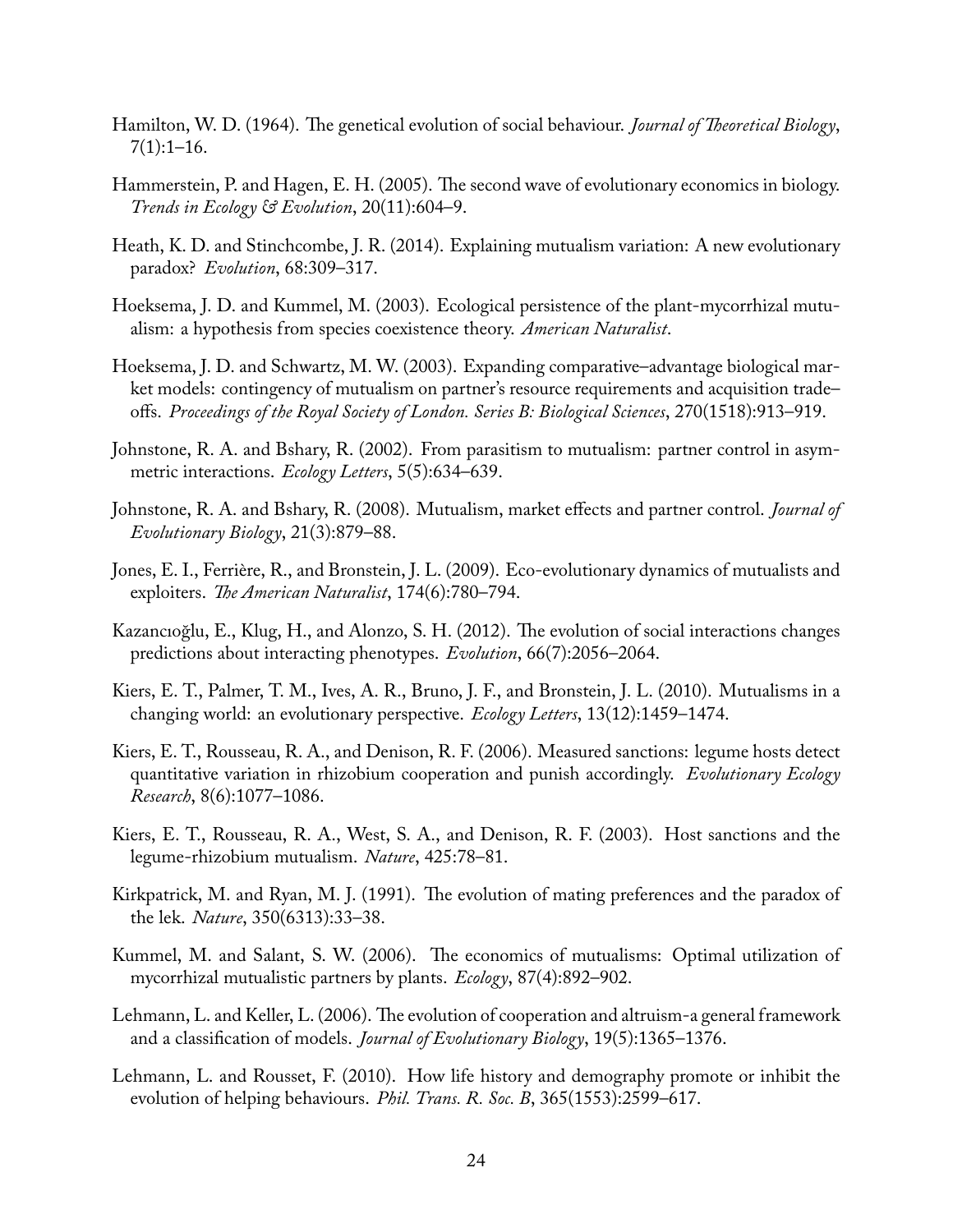- Mao-Jones, J., Ritchie, K. B., Jones, L. E., and Ellner, S. P. (2010). How microbial community composition regulates coral disease development. *PLoS biology*, 8(3):e1000345.
- Marco, D. E., Carbajal, J. P., Cannas, S., Pérez-Arnedo, R., Hidalgo-Perea, A., Olivares, J., Ruiz-Sainz, J. E., and Sanjuán, J. (2009). An experimental and modelling exploration of the hostsanction hypothesis in legume-rhizobia mutualism. *Journal of Theoretical Biology*, 259(3):423–33.

Maynard Smith, J. and Price, G. R. (1973). The logic of animal conflict. *Nature*, 246(5427):15–18.

- McGlothlin, J. W. and Brodie III, E. D. (2009). How to measure indirect genetic effects: the congruence of trait-based and variance-partitioning approaches. *Evolution; international journal of organic evolution*, 63(7):1785–95.
- McGlothlin, J. W., Moore, A. J., Wolf, J. B., and Brodie, E. D. (2010). Interacting Phenotypes and the Evolutionary Process. Iii. Social Evolution. *Evolution*, pages 1–17.
- McNamara, J. M., Gasson, C., and Houston, A. I. (1999). Incorporating rules for responding into evolutionary games. *Nature*, 401(6751):368–371.
- Moore, A. J., Brodie III, E. D., and Wolf, J. B. (1997). Interacting phenotypes and the evolutionary process: I. direct and indirect genetic effects of social interactions. *Evolution*, pages 1352–1362.
- Myerson, R. (1979). Incentive compatibility and the bargaining problem. *Econometrica*, 47(1):61– 74.
- Myerson, R. and Satterthwaite, M. (1983). Efficient mechanisms for bilateral trading. *Journal of Economic Theory*, 29(2):265–281.
- Nash, J. (1950). The bargaining problem. *Econometrica*, 18(2):155–162.
- Noe, R. and Hammerstein, P. (1994). Biological markets: supply and demand determine the effect of partner choice in cooperation, mutualism and mating. *Behavioral Ecology and Sociobiology*, 35:1–11.
- Noe, R. and Hammerstein, P. (1995). Biological markets. *Trends in Ecology & Evolution*, 10:336– 339.
- Palmer, T. M., Doak, D. F., Stanton, M. L., Bronstein, J. L., Kiers, E. T., Young, T. P., Goheen, J. R., and Pringle, R. M. (2010). Synergy of multiple partners, including freeloaders, increases host fitness in a multispecies mutualism. *Proc. Natl. Acad. Sci. USA*, 107(40).
- Price, G. R. (1970). Selection and Covariance. *Nature*, 227:520–521.
- Price, G. R. (1972). Extension of covariance selection mathematics. *Annals of Human Genetics*, 35:485–490.
- Pringle, E. G., Akçay, E., Raab, T. K., Dirzo, R., and Gordon, D. M. (2013). Water stress strengthens mutualism among ants, trees and scale insects. *PLoS Biology*, 11(11):e1001705.
- Ricardo, D. (1891). *Principles of political economy and taxation*. G. Bell and sons.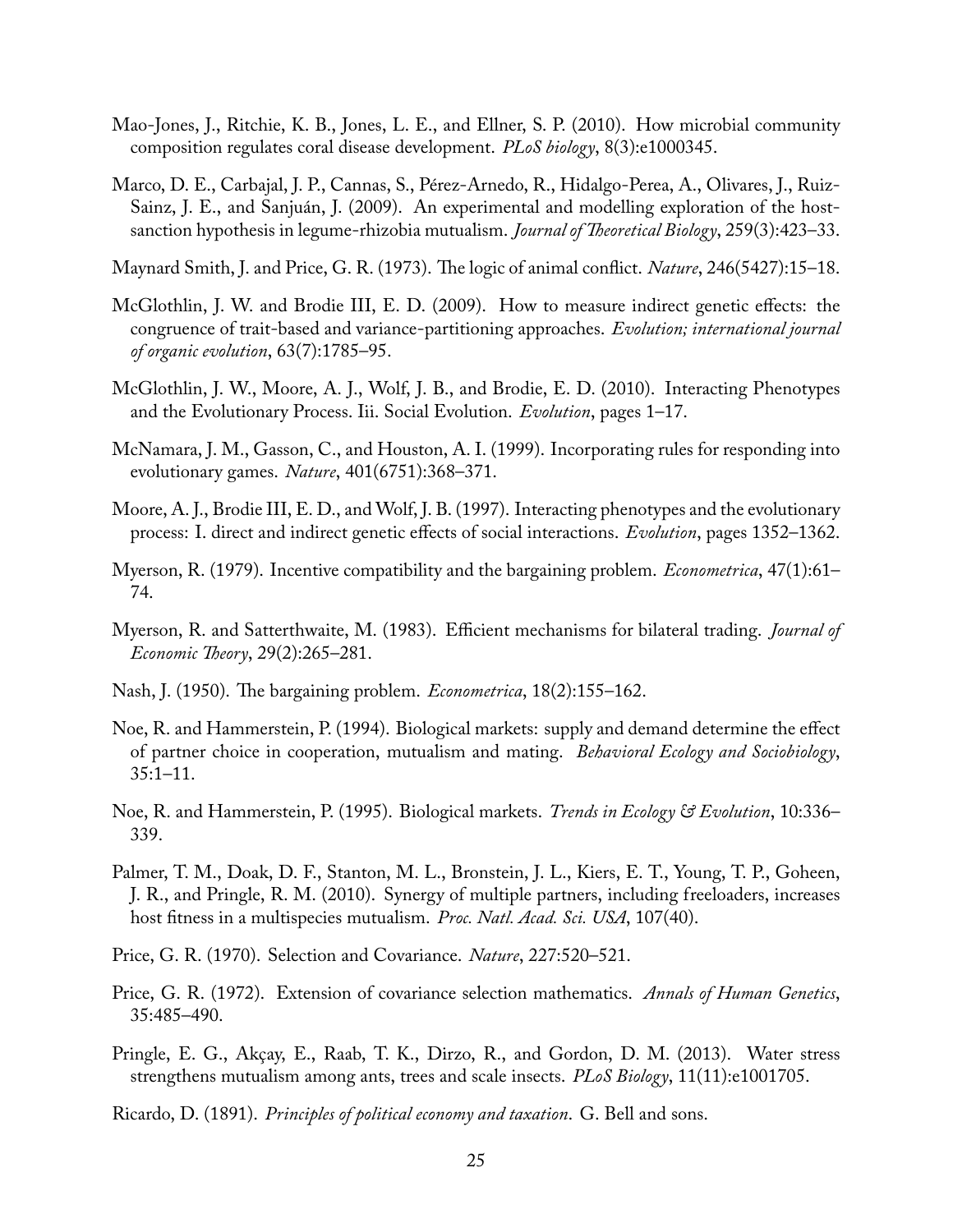- Riley, J. G. (2001). Silver Signals: Twenty-Five Years of Screening and Signaling. *Journal of Economic Literature*, 39:432–478.
- Rothschild, M. and Stiglitz, J. (1976). Equilibrium in Competitive Insurance Markets: An Essay on the Economics of Imperfect Information. *The Quarterly Journal of Economics*, 90(4):629.
- Rubinstein, A. (1982). Perfect equilibrium in a bargaining model. *Econometrica*, 50:97–109.
- Sachs, J. L., Mueller, U. G., Wilcox, T. P., and Bull, J. J. (2004). The evolution of cooperation. *Quarterly Review of Biology*, 79(2):135–160.
- Sachs, J. L., Skophammer, R. G., and Regus, J. U. (2011). Evolutionary transitions in bacterial symbiosis. *Proceedings of the National Academy of Sciences*, 108(Supplement 2):10800–10807.
- Scheuring, I. and Yu, D. W. (2012). How to assemble a beneficial microbiome in three easy steps. *Ecology letters*, 15(11):1300–1307.
- Schwartz, M.W. and Hoeksema, J. D. (1998). Specialization and resource trade: biological markets as a model of mutualisms. *Ecology*, 79(3):1029–1038.
- Simms, E. L., Taylor, D. L., Povich, J., Shefferson, R. P., Sachs, J. L., Urbina, M., and Tausczik, Y. (2006). An empirical test of partner choice mechanisms in a wild legume-rhizobium interaction. *Proc. R. Soc. B*, 273(1582):77–81.
- Smith, S. E. and Read, D. J. (2008). *Mycorrhizal symbiosis*. Academic Press.
- Spence, M. (1973). Job market signaling. *The Quarterly Journal of Economics*, 87(3):355–374.
- Stewart, A. D., Logsdon, J. M., and Kelley, S. E. (2005). An empirical study of the evolution of virulence under both horizontal and vertical transmission. *Evolution*, 59(4):730–739.
- Taylor, P. D. and Day, T. (2004). Stability in negotiation games and the emergence of cooperation. *Proceedings of the Royal Society of London, Series B: Biological Sciences*, 271(1540):669–674.
- Taylor, P. D. and Frank, S. A. (1996). How to make a kin selection model. *Journal of Theoretical Biology*, 180:27–37.
- Van Cleve, J. and Akçay, E. (2014). Pathways to social evolution: reciprocity, relatedness, and synergy. *Evolution*, 68:2245–2258.
- Weeks, A. R., Turelli, M., Harcombe, W. R., Reynolds, K. T., and Hoffmann, A. A. (2007). From parasite to mutualist: rapid evolution of wolbachia in natural populations of drosophila. *PLoS biology*, 5(5):e114.
- West, S. A., Kiers, E. T., Pen, I., and Denison, R. F. (2002a). Sanctions and mutualism stability: when should less beneficial mutualists be tolerated. *Journal of Evolutionary Biology*, 15(5):830– 837.
- West, S. A., Kiers, E. T., Simms, E. L., and Denison, R. F. (2002b). Sanctions and mutualism stability: why do rhizobia fix nitrogen? *Proc. R. Soc. B*, 269(1492):685.